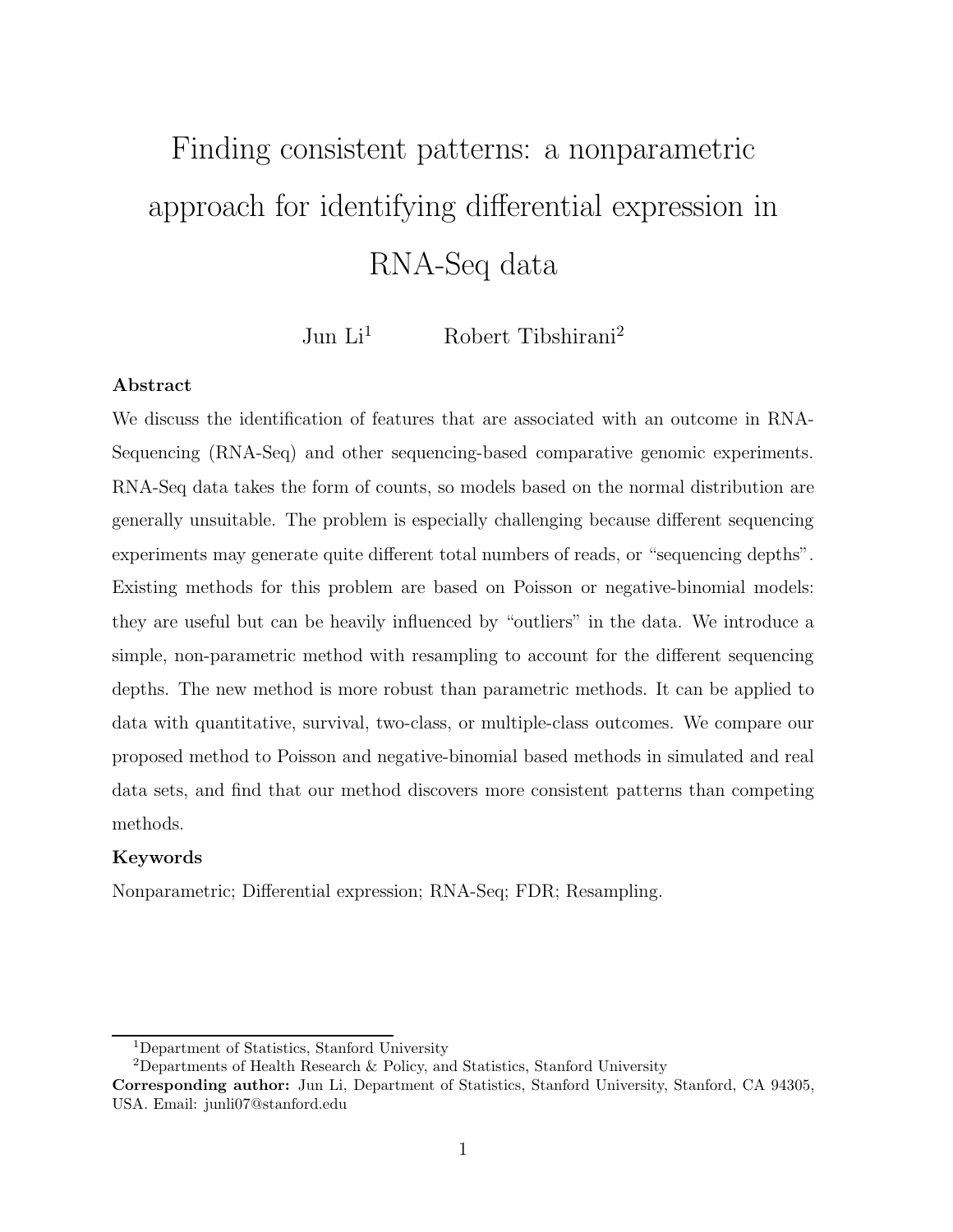## 1 Introduction

Biological conditions and disease statuses are known to be largely characterized by differences in gene expression levels (see for instance [8, 26, 10, 6]). In the past decade, microarrays have been the primary choice for genome-wide gene expression analysis. Each array measures the expression levels of all genes from one sample, and using multiple arrays, expression levels in different samples are captured. Genes that are differentially expressed among samples can then be identified by statistical algorithms (see for example  $[9, 13, 19, 31]$ .

In the recent years, RNA-Seq has become a very competitive alternative to the microarrays (see for instance [17, 18, 25, 33, 34]). Figure 1 illustrates the process of using RNA-Seq for comparative experiments. In each experiment, mRNA are amplified, shattered, and reverse transcribed into cDNA. These short pieces of cDNA are sequenced, giving a list of short sequences called reads. These reads are then mapped to the reference genome using an appropriate algorithm, telling us which region each read comes from. Finally, for a set of regions of interest on the genome, such as genes, exons, or junctions, we count the number of reads mapped unambiguously to each of them, and use this count as a measure of expression of the region. This measure is a nonnegative integer, in contrast to the continuous value obtained from a microarray. In comparative experiments, RNA-Seq measurements are done for multiple samples. While the expressions of each sample are summarized by a vector of counts, the expressions of all experiments are finally put together and form a matrix, as shown in Figure 1.

Suppose that we have data from  $n$  RNA-Seq experiments, and each of them produces counts for p regions of interest. Statistically, we treat each experiment as a "sample", and each region of interest as a "feature". The data we have is an  $n \times p$  matrix N, whose element  $N_{ij}$  is the number of reads mapped to Feature j in Experiment i,  $1 \leq i \leq n$ ,  $1 \leq j \leq p$ . It is important to note that the expectation of  $N_{ij}$  depends not only on the expression of Feature  $j$ , but also on the length of the read list (that is, the total number of reads) generated by Experiment i (See Figure 1). For example, if Experiment 1 and 2 use the identical biological sample (so every feature is equally expressed in the two experiments), but Experiment 1 has one million reads in total and Experiment 2 has two million reads in total, then it is likely that  $N_{2j} \simeq 2N_{1j}$ , for any j. Thus, counts from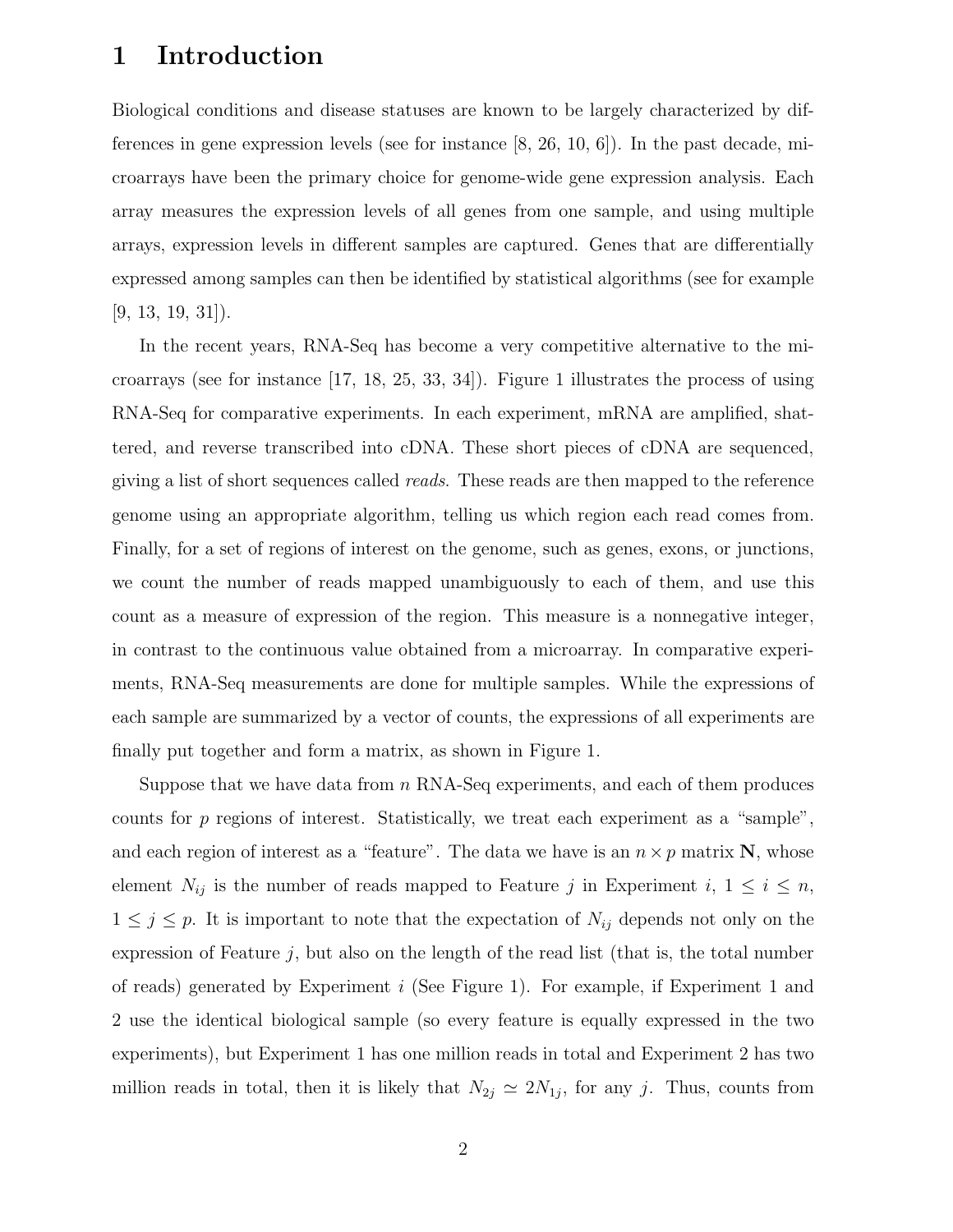different experiments are not directly comparable before being "scaled" or "normalized" properly. As a (relative) measure of the length of the list of reads, sequencing depth is introduced. Suppose Feature  $j$  is non-differentially expressed in Experiment  $1, \ldots, n$ . Using Experiment 1 as the base level whose sequencing depth is set to one, the sequencing depth of Experiment i is the ratio of expected values  $\mathbf{E}(N_{ij})/\mathbf{E}(N_{1j}), 1 \leq i \leq n$ .

In comparative experiments, the goal is to correlate gene expression with an "outcome" for that sample. This outcome can be (1) two-class, such as diseased versus healthy; (2) multiple-class, like subtype A versus subtype B versus subtype C of a disease; (3) quantitative, like a continuous value measuring the virus concentration in a patient's blood; or (4) survival, like the survival time of a patient. The task of comparative experiments is to identify features that are overexpressed/underexpressed in samples in one/several classes, samples with larger quantitative outcomes, or samples that survive longer. If such overexpression or underexpression is found in a feature, we say this feature is differentially expressed.

Many methods have been developed to identify differentially expressed features from RNA-Seq data. These methods are parametric: they assume that (maybe after some simple transformation) each  $N_{ij}$  is drawn from a particular distribution, such as Gaussian  $([4, 12]),$  Poisson  $([16, 7, 32, 11, 14]),$  negative binomial  $([23, 24, 22, 11, 1]),$  et al  $([2, 15]).$ It is reported that data from technical replicates can often be well characterized by Poisson distribution ([16]), while data from biological replicates have much larger variance and negative binomial models seem to be more appropriate ([21]). More precisely, in each class,  $N_{ij} \sim \text{Poisson}(d_i \cdot \nu_j)$  in technical replicates, where  $d_i$  denotes the sequencing depth of Experiment i, and  $\nu_i$  denotes the expression of Feature j. In biological replicates, as samples in the same class may still have different expressions, it is better to assume  $N_{ij} \sim \text{Poisson}(d_i \cdot \nu_{ij})$ . However, this model contains too many parameters, so people use  $N_{ij} \sim$  negative binomial $(d_i \cdot \nu_j)$  instead. Most parametric methods (e.g. [22, 1, 14]) estimate the sequencing depth  $d_i$  first, and then include it as a known term in their model. Then parametric test statistics are employed to test differential expression. As many of these methods utilize the most powerful test statistic, they are very efficient when the distributional assumption holds, even when the sample size is small. However, there is no guarantee that the real data can be well characterized by the assumed distribution.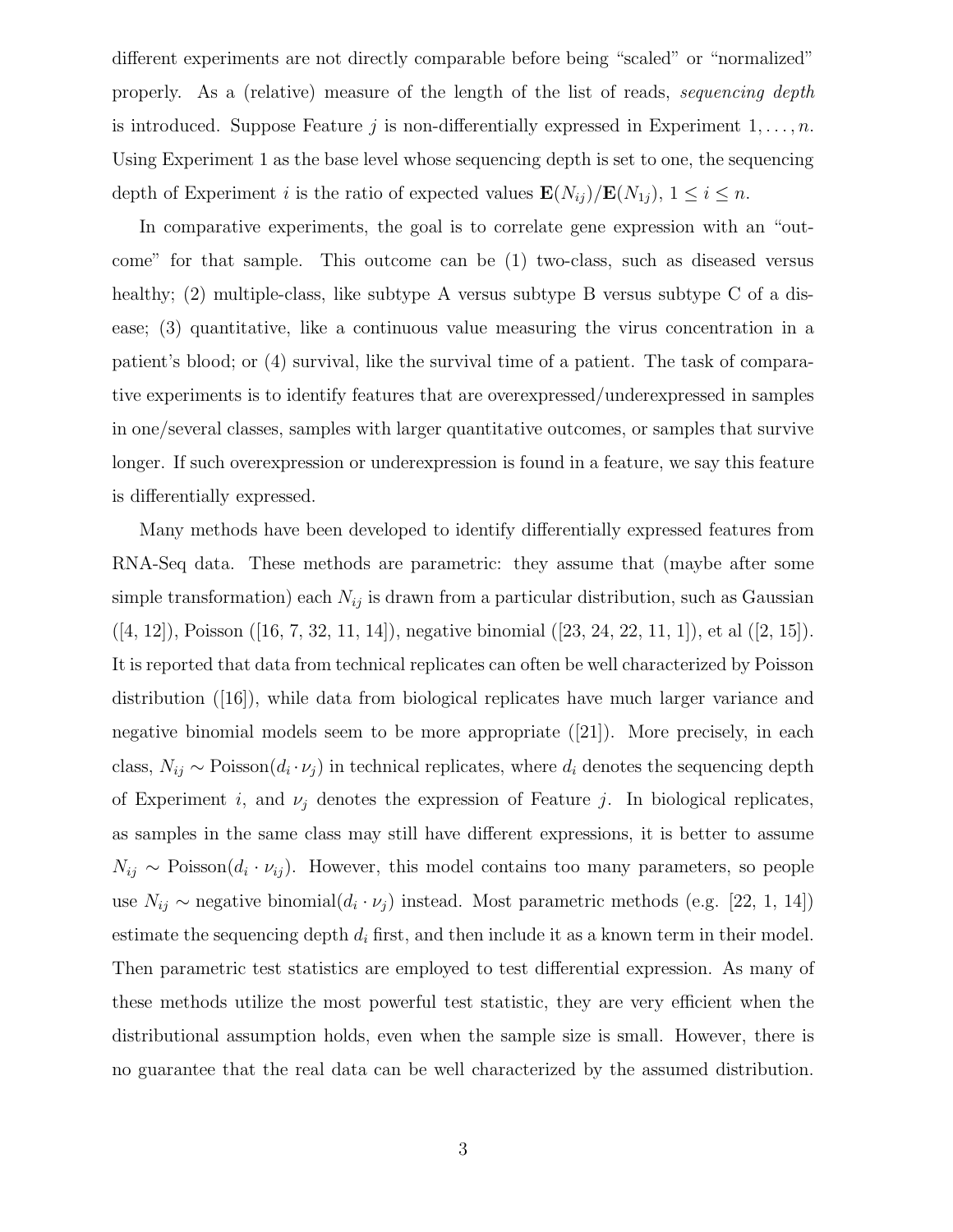If this distribution is a poor approximation, the results from the parametric method will not be reliable.

Here we examine the sequencing data from [35], which we denote as the "Witten data". This data set contains 58 samples, evenly assigned to two classes, and 714 features (miRNAs). 186 of the features are discarded from the analysis as they have no more than 0.5 reads averaged across samples. We apply the popular program  $edge R$  ([21]), which assumes negative binomial distribution, to this data. When we plot the counts of the 20 most significant features reported by  $edge$ , we see that many of them are unlikely to follow a negative binomial distributions: one count dominates the class declared as overexpressed (we call it leading class), while all the other counts are very small or even zero. Figure 2 shows three of these genes. They are the 7th, 10th and 11th most significant features detected by  $\text{edge}R$ , and the largest count contains 99%, 88%, and 84% of all reads in the leading class. Here, and in all similar plots in this paper, counts from different experiments are scaled by the sequencing depths. Among the 528 features, 192 of them have more than 50% of reads concentrated on only one count. Provided each class contains 29 samples, 50% is exceedingly large. It is well known that the negative binomial distribution often has its largest mass not far from the mean, so it is very unlikely that the counts follow a negative binomial distribution. If we still treat the distribution of counts as negative binomial, these large counts should be "outliers". There are possible reasons for outliers. A gene may be very highly expressed in one individual but not others. In this case, this high expression is a characteristic of this individual, and not related to the outcome. Mapping errors may also produce outliers. In Section 3, we will use simulation to show that parametric methods are very sensitive to the presence of outliers, where they generally fail to give a reasonable estimate of the false discovery rate.

Nonparametric methods are a way to finesse the difficulty of modeling counts. Without relying on underlying distributional assumption, they can give reliable results on a vast variety of data sets. In this paper, we describe a simple nonparametric method to measure the significance of features from RNA-Seq data. We also implement the usual permutation plug-in method to estimate the false discovery rate (FDR). Under various simulation scheme, we show that this statistic is competitive with the best parametricbased statistic under moderate sample size when the assumed parametric model holds.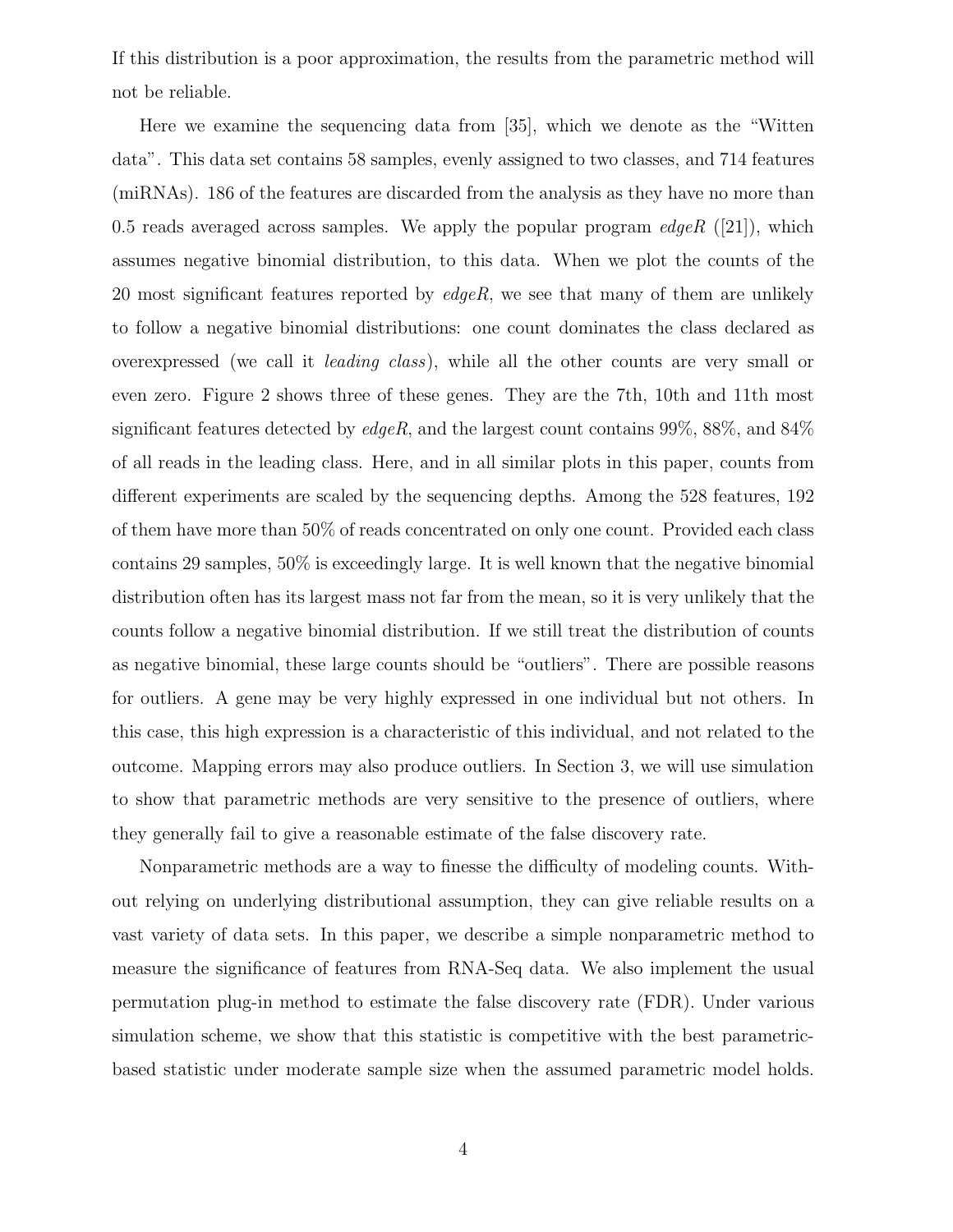When the assumed model does not hold, our statistic is able to select significant features much more efficiently than parametric methods. Also, in contrast to parametric methods, our method gives a reliable estimate of the FDR. On several real data sets, our method is able to find features that are expressed consistently higher in one class, and these are more likely to be biologically meaningful.

Moreover, the use of current parametric methods is limited in the outcome types that they can handle. Except for  $PoissonSeq$  ([14]), to our knowledge, existing methods can only be used for data with two-class outcomes. *PoissonSeq* can also be used for data with quantitative outcomes and multiple-class outcomes, but not survival outcomes. Because of the complexity of parametric methods, it is often difficult to extend them to other types of outcomes. In contrast, our nonparametric method can be used for all of the types of outcomes mentioned above. Further, the resampling strategy that we developed (Section 2.2) eliminates the difference between sequencing depths of experiments, making it easy to generalize our method to other possible types of outcomes.

The rest of this paper is organized as follows. In Section 2, we propose a nonparametric statistic for data with a two-class outcome and the associated resampling strategy, as well as a permutation plug-in method to estimate the false discovery rate (FDR). In Section 3, we study the performance of our nonparametric method on simulated data sets, and compare it with three available methods, edgeR, PoissonSeq, and DESeq. In Section 4, we apply our method as well as *edgeR*, *PoissonSeq*, and *DESeq* on three real RNA-Seq data sets, and compare the list of features that are called as differentially expressed by different methods. In Section 5, we extend our nonparametric statistic to other types of outcomes, and show their performance on simulated data sets. Section 6 contains the discussion.

# 2 A nonparametric method for two-class data

#### 2.1 Wilcoxon statistic

For Feature j, suppose that we have counts  $N_{1j}, \ldots, N_{nj}$  from either Class 1 or Class 2. Suppose Class k contains  $n_k$  samples,  $k = 1, 2$  and  $n_1 + n_2 = n$ . Let  $C_k = \{i :$ Sample *i* is from Class  $k$ ,  $k = 1, 2$ . If the sequencing depths of all *n* experiments are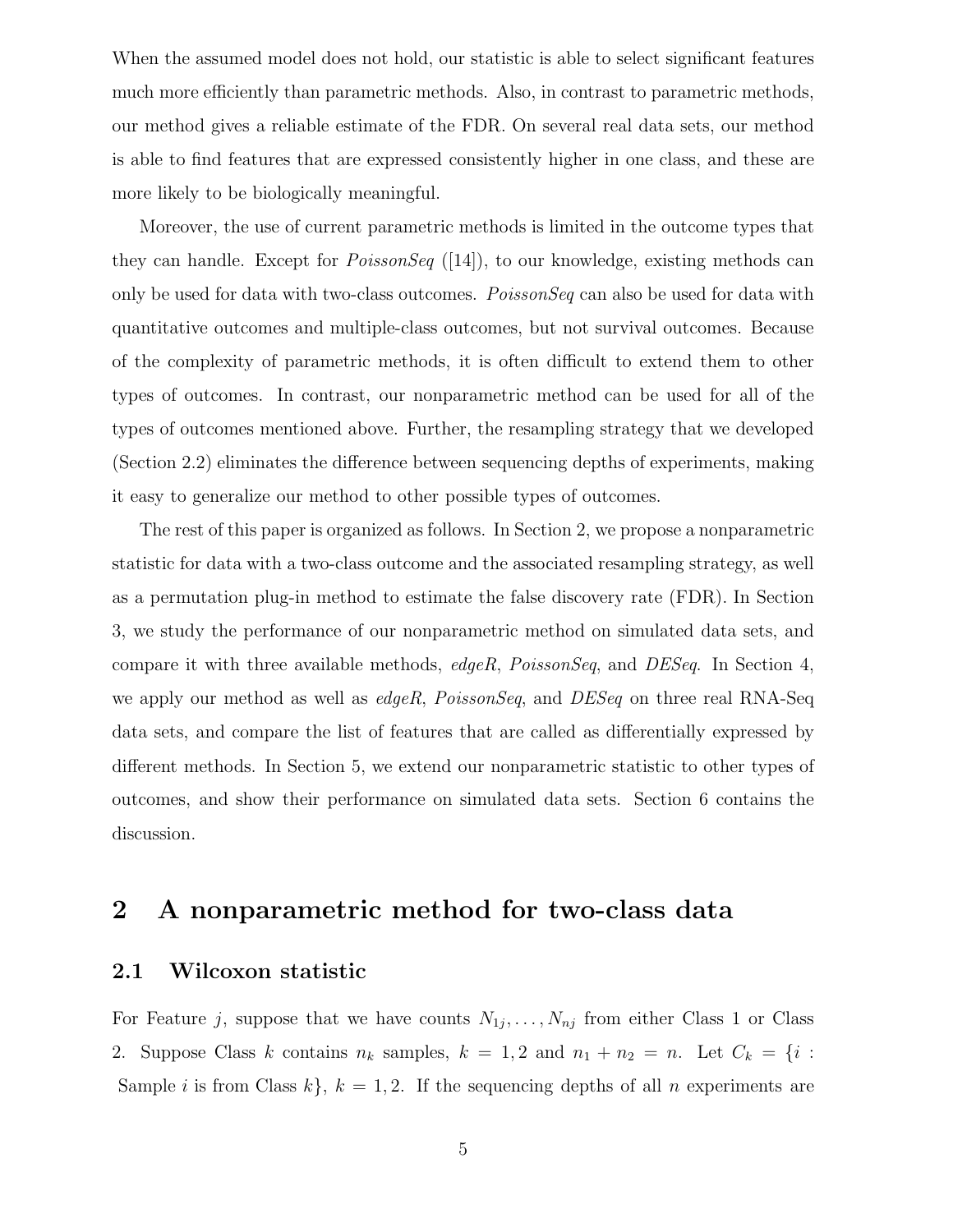the same, then  $N_{i,j} > N_{i,j}$  indicates the expression of Feature j is higher in Experiment  $i_1$  than  $i_2$ . Let  $R_{ij}(N)$  be the rank of  $N_{ij}$  in  $N_{1j}, \ldots, N_{nj}$ . Then the two-sample Wilcoxon statistic (also called the "Mann-Whitney statistic") is

$$
T_j = \sum_{t \in C_1} R_{tj}(N) - \frac{n_1(n+1)}{2} \tag{2.1}
$$

Here we assume that there are no ties between  $N_{1j}, \ldots, N_{nj}$ . The constant term is set as  $-n_1(n+1)/2$  instead of  $-n_1(n_1+1)/2$  (the usual definition) to make  $\mathbf{E}T_j = 0$  when Feature j is not differentially expressed. A larger absolute value of  $T_j$  is stronger evidence of differential expression of Feature j, and positive/negative  $T_j$  indicates Feature j is overexpressed/under-expressed in Class 1. The Wilcoxon statistic (2.1) only depends on the ranks, and it is nonparametric.

## 2.2 Resampling strategy

Statistic (2.1) makes sense only if the sequencing depths of samples are the same. Otherwise,  $N_{1j}, \ldots, N_{nj}$  are not comparable. Unfortunately, the sequencing depths of different samples are often very different in real data sets.

One idea to solve this problem might be to simply scale each count  $N_{ij}$  by the sequencing depth for Sample *i*. However we have found that this works poorly, as it does not produce counts with the appropriate amount of variation. So we use a resampling strategy instead.

Suppose the sequencing depths of the experiments are  $d_1, \ldots, d_n$ . Here we assume they are known. Denote  $d_{\min} = \min_{i=1,\dots,n} d_i$ , and  $i_{\min} = \arg \min_{i=1,\dots,n} d_i$ . That is, the  $i<sub>min</sub>$ th experiment has the smallest sequencing depth  $d<sub>min</sub>$ . Recall that  $N<sub>ij</sub>$  is the number of reads mapped to Feature  $i$  in Experiment  $j$  (See Figure 2). We keep the whole list of reads generated by Experiment  $i_{\min}$  unchanged, and shorten lists generated by other experiments so that they also have sequencing depth  $d_{\min}$ . To do this, we randomly select each read with probability  $d_{\min}/d_i$ , and discard it with probability  $1 - d_{\min}/d_i$ . After selection, the number of reads mapped to Feature  $j$  in Experiment  $i$  is

$$
N'_{ij} \sim \text{binomial}(N_{ij}, d_{\min}/d_i). \tag{2.2}
$$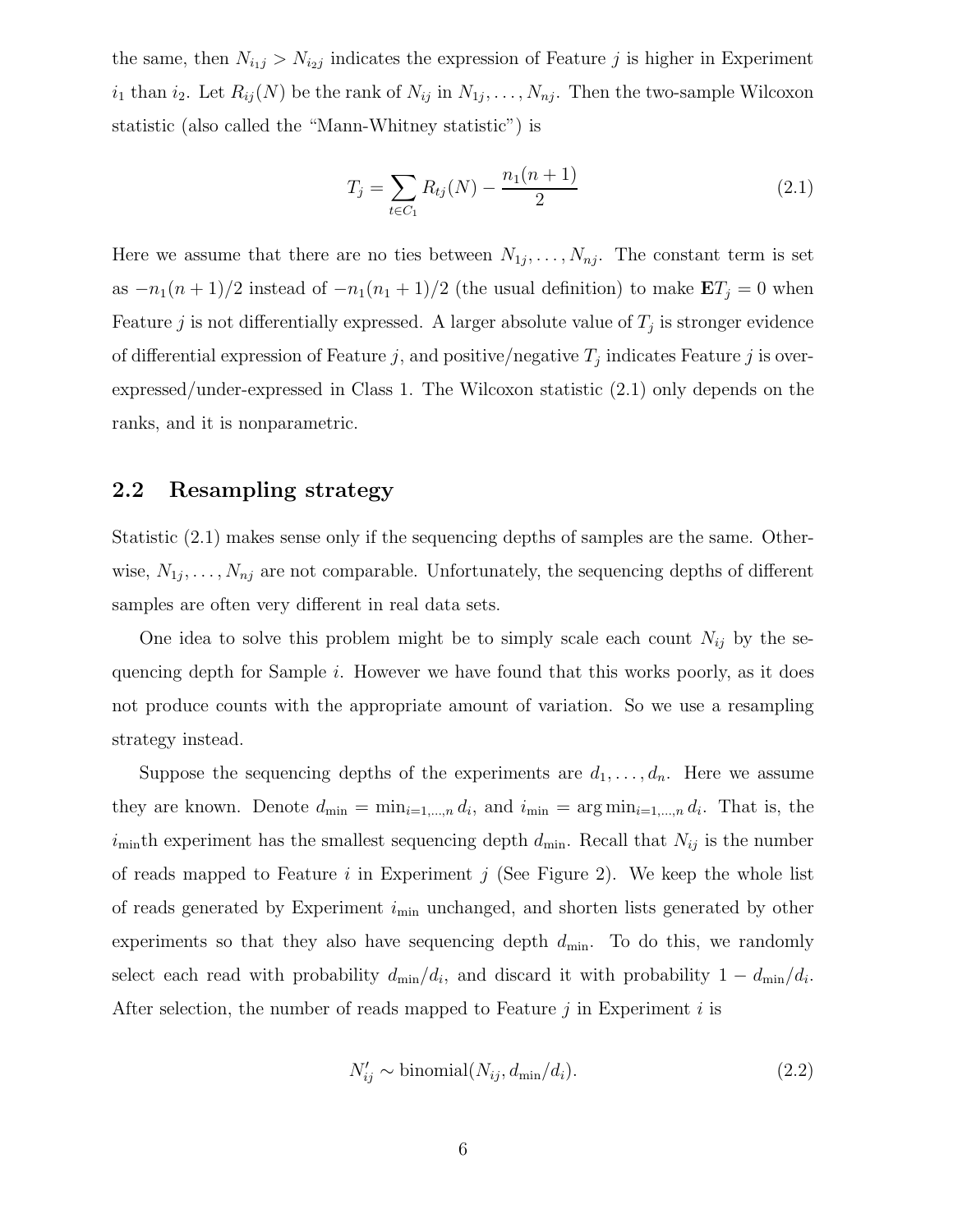We call this sampling method "down sampling".

It can be viewed in another way. If  $N_{ij} \sim \text{Poisson}(d_i \cdot \nu_{ij})$ , where  $\nu_{ij}$  is the expression of Feature *i* in Experiment j, and we generate  $N'_{ij}$  by (2.2), then  $N'_{ij} \sim \text{Poisson}(d_{\text{min}} \cdot \nu_{ij})$ exactly. In this case, Experiment i after down sampling has the expected sequencing depth  $d_{\min}$ .

The Wilcoxon statistic for the down sampled data can be defined accordingly as

$$
T'_{j} = \sum_{t \in C_{1}} R_{tj}(N') - \frac{n_{1}(n+1)}{2}, \qquad (2.3)
$$

where  $R_{ij}(N')$  is the rank of  $N'_{ij}$  in  $N'_{1j}, \ldots, N'_{nj}$ .

In our experience, this down sampling method works well, but can be inefficient when  $d_{\min}$  is small, as too many reads are discarded. In this case, we instead resample each experiment to a sequencing depth that is the geometric mean of the sequencing depths for all experiments. More specifically, we let  $\bar{d} = (\prod_{i=1}^n d_i)^{1/n}$ , and resample using

$$
N'_{ij} \sim \text{Poisson}(\frac{\bar{d}}{d_i} N_{ij}).\tag{2.4}
$$

We call this sampling method "Poisson sampling". It is worth noting that even if  $N_{ij}$ follows a Poisson distribution,  $N'_{ij}$  does not. It has the expected value  $\bar{d} \cdot \nu_{ij}$ , but the variance is inflated by a factor of  $d/d_i + 1$ . However, it turns out that this inflation does not significantly harm the performance of the method (See section 3). Generally, it is impossible to generate  $Poisson(\bar{d} \cdot \nu_{ij})$  from  $Poisson(d_i \cdot \nu_{ij})$  for any unknown  $\nu_{ij}$  if  $\bar{d} > d_i$ . (Proof given by Persi Diaconis, not shown; personal communication.) Comparing down sampling and Poisson sampling on simulation data under various scheme (results not shown), we find they give very similar results when  $d_{\text{max}}/d_{\text{min}} < 10$ , and Poisson sampling is significantly better than down sampling otherwise. Hence, we use Poisson sampling hereafter. In the appendix, we give a simple theoretical analysis for the two methods, based on Pitman efficiency.

In Equation (2.3), we assumed no ties between  $N'_{1j}, \ldots, N'_{nj}$ . However, since they are all integers, ties may occur. To break ties, we add a small random number to each count, i.e.,  $N'_{ij} \leftarrow N'_{ij} + \epsilon_{ij}$ , where  $\epsilon_{ij} \sim$  i.i.d. Uniform(0,0.1),  $1 \le i \le n$ ,  $1 \le j \le p$ .

In the above, we assume the sequencing depths  $d_1, \ldots, d_n$  are known. In practice,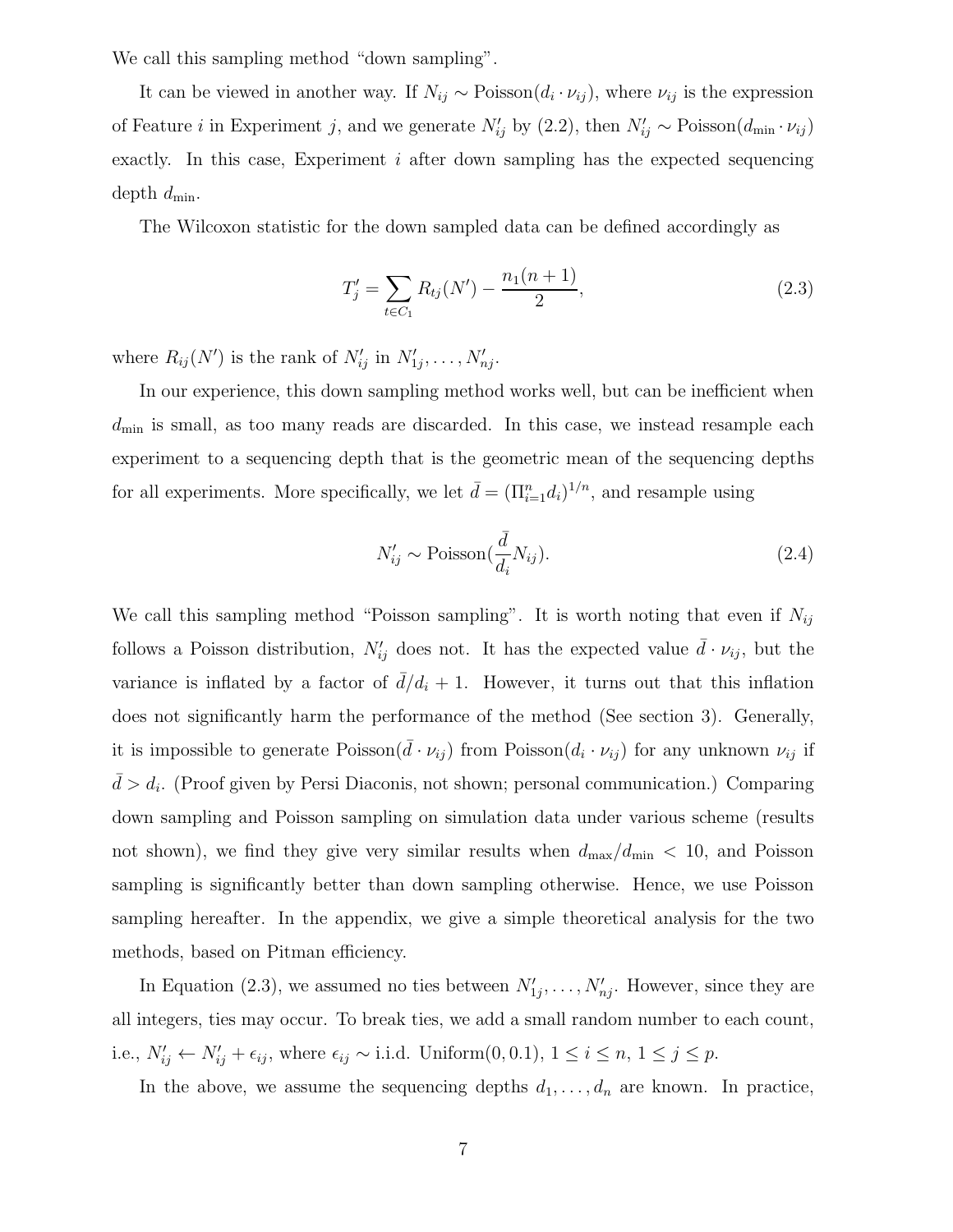they can be accurately estimated by several methods such as  $TMM$  ([22]),  $DESeq$  ([1]), quantile normalization  $([7])$ , and the one proposed in [14]. The last one is used in our paper: it is a simple estimate, based on the mean read count over those features that seem to be null in the data set.

## 2.3 Multiple resampling

The above resampling strategy makes the Wilcoxon statistic applicable, but it has two drawbacks. First, only parts of the data are used: many reads are discarded during the resampling procedure. Second, resampling, as well as adding small numbers for breaking the ties, brings randomness to the results, which might be substantial for features with small counts. These two drawbacks may finally lower the power of our nonparametric method. To minimize these limitations, we repeat the resampling S times  $(S > 1)$  and take the average. That is, if the rank of  $N'_{ij}$  in  $N'_{1j}, \ldots, N'_{nj}$  in Resampling s is  $R_{tj}(N'^s)$ , we use the statistic

$$
T_j^{\star}(\text{two-class}) = \frac{1}{S} \sum_{s=1}^{S} \left( \sum_{t \in C_1} R_{tj}(N^{\prime s}) - \frac{n_1(n+1)}{2} \right).
$$
 (2.5)

This multiple resampling strategy actually increases the power of Wilcoxon statistic defined by  $(2.3)$  by reducing its variance. In simulation data, we find that  $S = 20$  is large enough to give a stable value of  $T_j^*$  and gain sufficient power.

#### 2.4 Estimating the false discovery rate

Given  $T_1^*, \ldots, T_p^*$ , we often set a cutoff, say C, and call features with  $|T_j^*| > C$  as significant. It is important to know the accuracy of our findings. When p is large, the preferred measure of accuracy is the false discovery rate  $([3])$ , FDR, the expected proportion of false positives in the set of features called significant. Several ways have been proposed to estimate FDR. When p-values can be easily calculated by the (exact or asymptotic) distribution of the statistic, one can use methods by Benjamini and Hochberg ([3]). When the distribution of the statistic is unknown, a popular choice is the permutation plug-in estimate ([31, 27, 30, 29, 28]), which uses permutations to generate the null distribution of the statistic.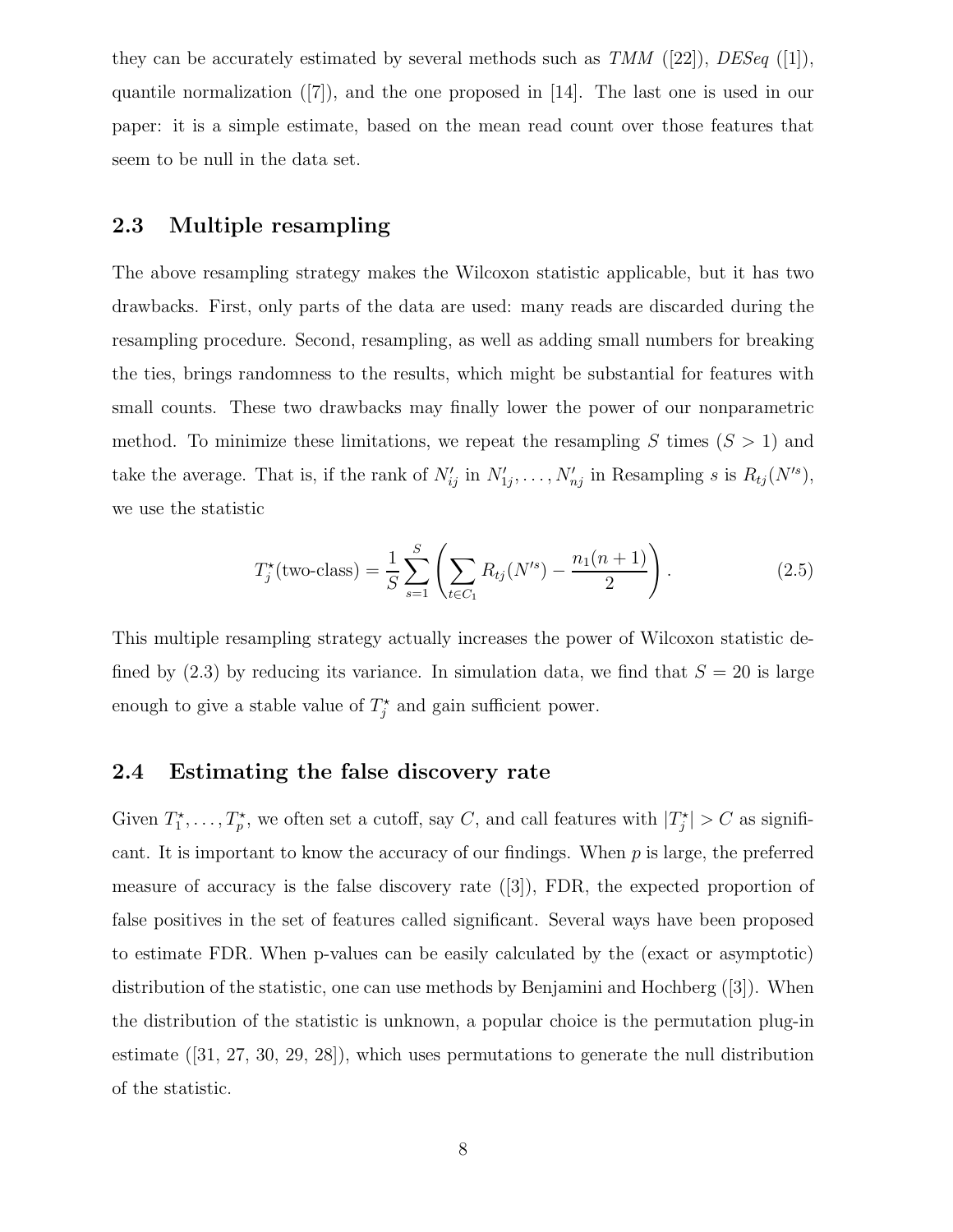In our cases, the distribution of Wilcoxon statistics defined by Equation (2.3) are known, but  $T_j^*$  defined by (2.5) are using the average of S Wilcoxon statistics, and its distribution is no longer known. Hence, we use the permutation plug-in method to estimate FDR in the following steps (See [30] for a detailed description).

- 1. Compute  $T_1^*, \ldots, T_p^*$  based on the data.
- 2. Permute the  $n$  outcome values  $B$  times. In the  $b$ th permutation, compute statistics  $T_1^{*b}, \ldots, T_p^{*b}$  based on the permuted data.
- 3. For a range of values of the cutpoint C, compute  $\hat{V} = \frac{1}{E}$  $\frac{1}{B} \sum_{j=1}^{p} \sum_{b=1}^{B} I_{(|T_j^{*b}|>C)}$ , and  $\hat{R} = \sum_{j=1}^{p} I_{\left(|T_j^{\star}|>C\right)}$ .
- 4. Estimate the FDR at the cutpoint C by  $\widehat{\text{FDR}}_C = \hat{\pi}_0 \hat{V} / \hat{R}$ .

In Step 4 above,  $\hat{\pi}_0$  is an estimate of  $\pi_0$ , the true proportion of null features in the population. The estimation is typically made by comparing the numbers of observed and permutation statistics that fall in the non-significant range of values. We use the usual estimate  $\hat{\pi}_0 = 2 \sum_{j=1}^p I_{(|T_j^*| \le q)} / p$ , where q the median of all permuted values  $|T_j^{*b}|$ ,  $j = 1, \ldots, p, b = 1, \ldots B.$ 

In this paper, we call our nonparametric method SAMseq.

## 3 A simulation study

Methods based on the Poisson distribution assume that

$$
N_{ij} \sim \text{Poisson}(\mu_{ij}),\tag{3.1}
$$

and

$$
\log \mu_{ij} = \log d_i + \log \nu_j + \gamma_j I_{(j \in C_2)}.\tag{3.2}
$$

Here  $d_i$  is the sequencing depth of Experiment i,  $\nu_j$  captures the expression level of Feature j in the first class, and  $\gamma_j$  is the differential expression. Current negative binomialdistribution based methods assume

$$
N_{ij} \sim \text{negative binomial}(\mu_{ij}),\tag{3.3}
$$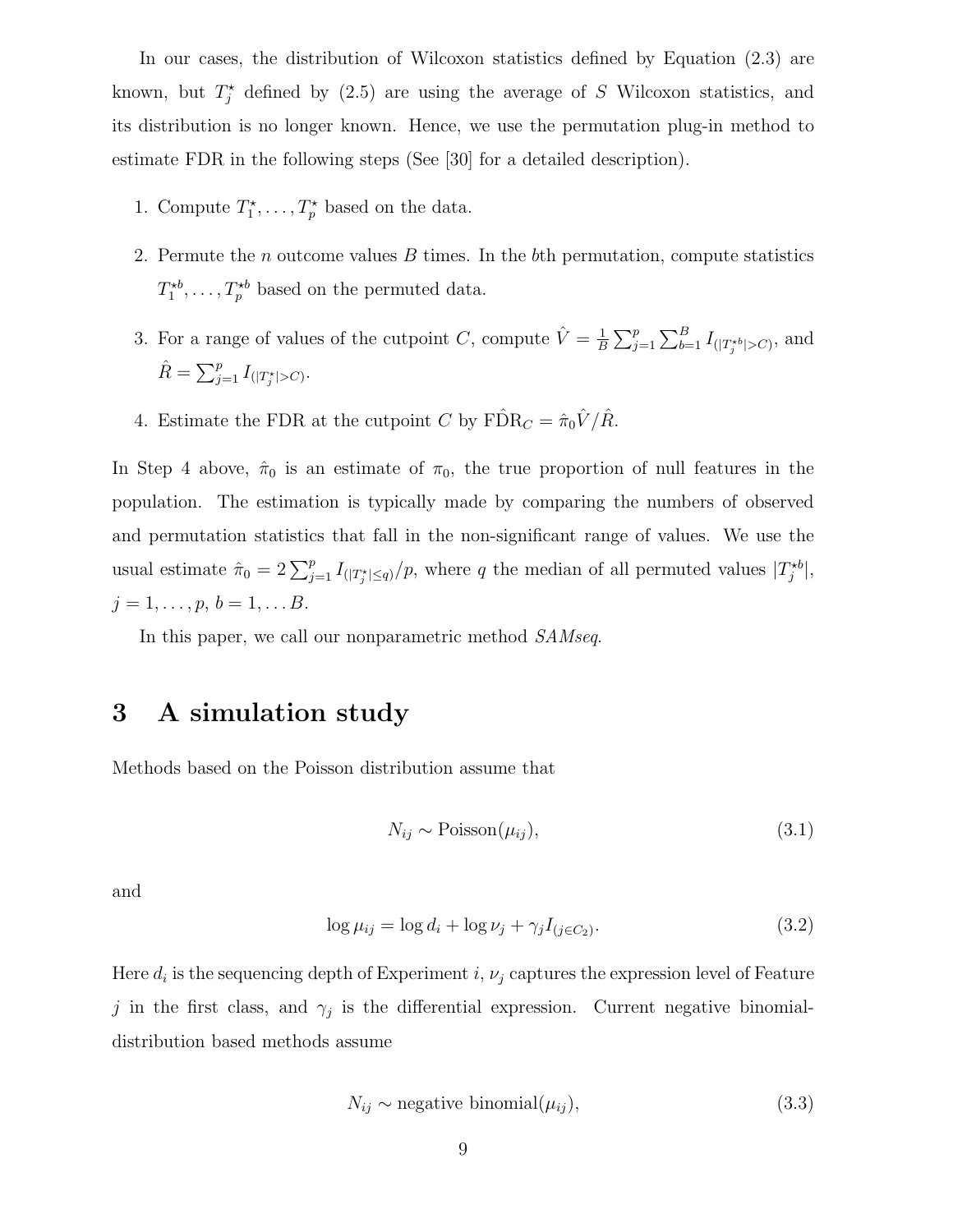with  $\mu_{ij}$  also specified by Equation 3.2.

Li et al. ([14]) proposed a way to simulate  $d_i$ ,  $\nu_j$  and  $\gamma_j$  in Model (3.2) to mimic real data, and we employ it here. Briefly it is as follows:  $(1)$   $d_i$  are simulated so that the total number of reads are similar to real RNA-Seq experiments and the maximum sequencing depth is about 7 times of the minimum, (2)  $\nu_j$  are simulated so that the profile of gene expression levels are similar to a real RNA-Seq data set ([16]), (3)  $\gamma_j$  are simulated so that the average fold change for the significant features is about 2.7.  $p = 20,000$  features are simulated, which is roughly the number of genes in the human genome. For the negative binomial distributed data, a constant dispersion parameter 0.25 is used. Different from Li et al.  $([14])$ ,  $30\%$  instead of  $10\%$  of the features are set to be differential expressed so that the differences between different methods are more clearly shown. We simulate 12 samples in each of the two classes.

We next compare the performance of our method with other methods. Li et al. ([14]) did a detailed comparison of many methods on simulated data sets, including (1) their own method, PoissonSeq, (2) SAM (Significance Analysis of Microarrays, [31]) applied to the square root of normalized data, (3) The Poisson distribution based method proposed by [16], which is implemented in an R package  $DEGSeq$  ([1]), and (4)  $edge R$  ([21]), a negative binomial based method with sequencing depths estimated by TMM ([22]). Of all these methods, only  $edgeR$  and  $PoissonSeq$  can give reasonable estimates of FDRs in both Poisson and negative binomial cases. So here we focus our comparison on these two methods, as well as a newly developed one called  $DESeq$  ([1]).

Here we give a brief introduction to *edgeR*,  $DESeq$ , and  $PoissonSeq$ . Both *edgeR* and DESeq assume a negative binomial distribution for the data. They estimate the dispersion parameter first, calculate the values of an (approximately) exact statistic, which are then converted to p-values by their known distribution. Finally, FDRs are estimated by Benjamini and Hochberg  $([3])$ . The main difference between *edgeR* and *DESeq* is their different models for the dispersion parameter. (See [21] and [1] for details.) On the other hand, PoissonSeq always assumes Poisson distribution for the data; overdispersed data are transformed to Poisson using a simple order transformation. Score statistics are calculated, and the FDRs are obtained by a modified version of the permutation plug-in method.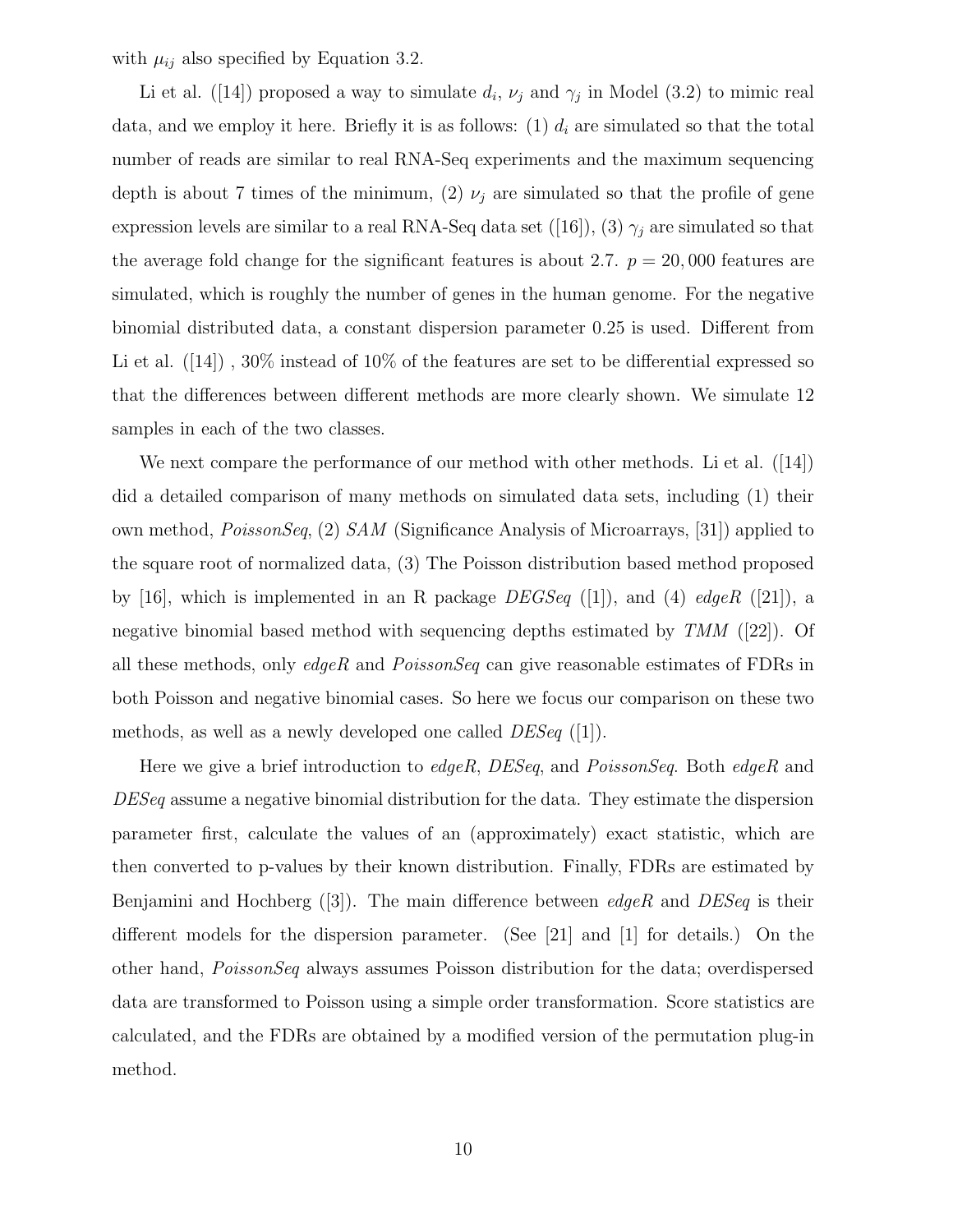#### 3.1 Data without outliers

We first simulate Poisson and negative binomial data with no outliers. Figure 3(A, B) gives the plots of the true (solid lines) and estimated (broken lines) FDRs of the four methods. All FDR curves are the mean of 20 simulations. In the case of Poisson data (Figure 3(A)), our method and *PoissonSeq* give significantly lower true FDRs than *edgeR* and DESeq. While edgeR and DESeq greatly under-estimate FDRs, both our method and PoissonSeq slightly over-estimate FDRs. In the case of negative binomial data (Figure  $3(B)$ ), PoissonSeq gives slightly smaller true FDRs, and DESeq gives slightly higher true FDRs. While DESeq under-estimates FDRs a bit, the other three methods give accurate estimates of FDRs.

These simulations show that with moderate sample size, our non-parametric method gives competitive results to popular parametric methods, when the latter's distributional assumption holds.

## 3.2 Data with outliers

Parametric methods can work well when their assumption holds. However, real data sets often deviate from their assumed model. In particular, real data sets often contain outliers, as we have shown in the Introduction. Here we simulate data with such outliers. We still generate  $\mu_{ij}$  according to (3.2), but then, we let  $\mu_{ij} \leftarrow 10\mu_{ij}$  with probability 0.01. That is, 1% of the counts are outliers.

Results are shown in Figure 3(C, D). In both the Poisson and negative binomial cases, the true FDRs of  $SAMseq$  are only slightly higher than those in Figure 3(A, B), where no outliers present in the data. Also, the estimates of FDRs are still very accurate. So certain amount of outliers barely hurt the performance of our nonparametric method. However, the performance of the three parametric methods is a different story. Their true FDRs become unacceptably high, and further, they greatly underestimate the FDRs. Underestimating FDRs in real applications is often very dangerous. We see that parametric methods can completely fail when the underlying distribution does not hold strictly.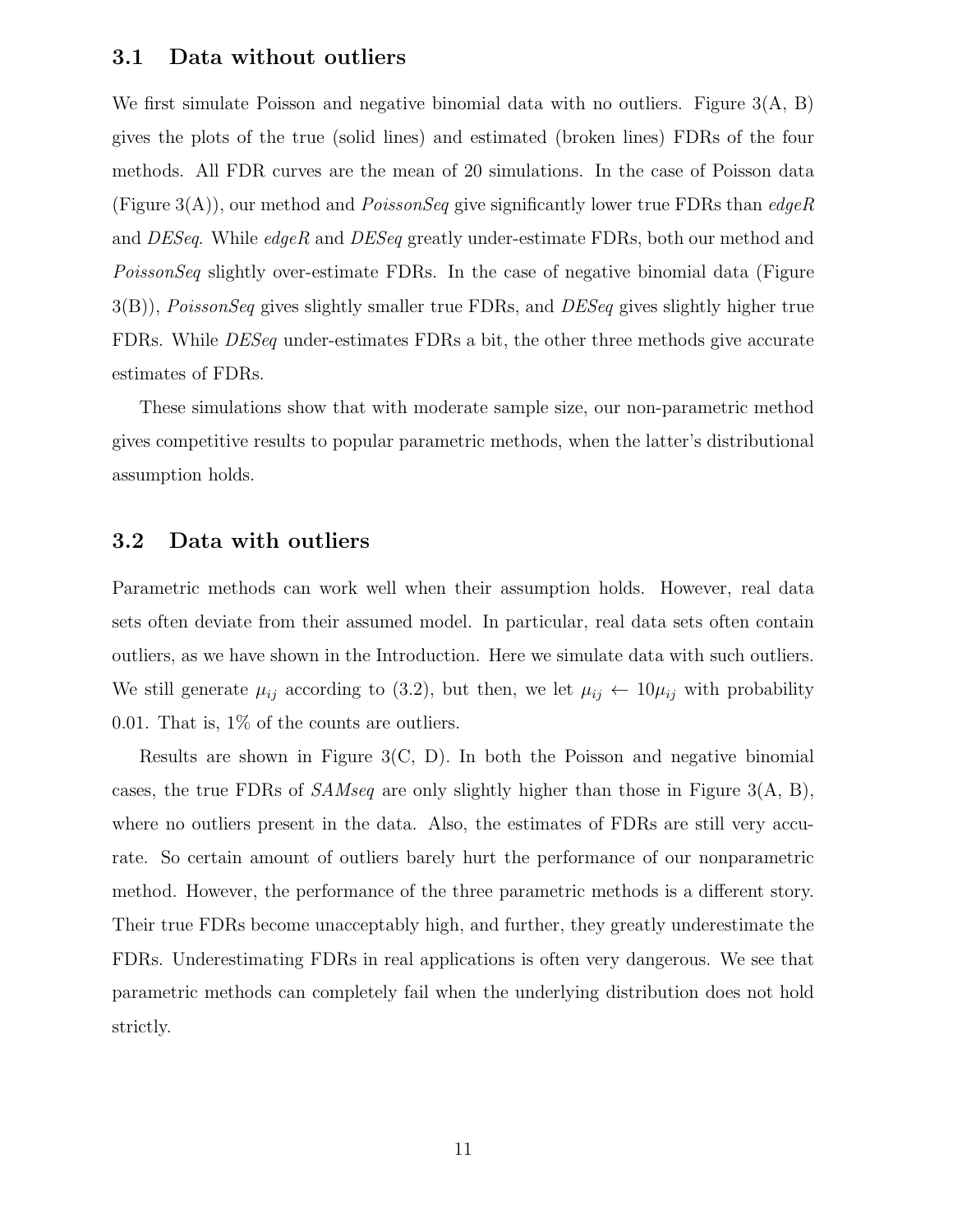#### 3.3 Data with small sample size

In the above, we simulated data sets with a moderate sample size (12 samples in each class). For even smaller data sets, we may worry about the performance of our nonparametric method, since in that case (1) nonparametric methods are often inefficient compared to parametric methods when the distributional assumption holds, and (2) the number of possible permutations is too small to generate an accurate null distribution. Here we simulate data with only 5 samples in each class, either Poisson distributed with outliers or negative binomial distributed with outliers. Except for the sample size, the other parameters are simulated by the same way as in Section 3.2.

The plots of true and estimated FDRs are shown in Figure 3(E, F). We find that the true FDRs of SAMseq are still much smaller than edgeR PoissonSeq and DESeq, although it is unable to differentiate among the most significant features (top  $\sim$ 2,000 in Figure 3(E), and top  $\sim 600$  in Figure 3(F)), as there are too few possible values of the Wilcoxon statistic. *SAMseq* overestimates FDRs in both panels, mainly because of the overestimation of  $\pi_0$ . Fortunately, this overestimation should still be acceptable. The three parametric methods again fail to give reasonable estimates of FDRs.

## 4 Performance on real data sets

## 4.1 Description of the data sets

We compare *PoissonSeq, edgeR, DESeq,* and *SAMseq* on three real sequencing data sets: an RNA-Seq data set from [16], a Tag-Seq data set from [12], and an miRNA-Seq data set from [35]. For short, we call them Marioni data, t'Hoen data, and Witten data, according to the names of the first author. These three data sets use similar next-generation sequencing techniques to generate reads, although reads are mapped to different regions: genes (RNAs), tags, and miRNAs, respectively.

Marioni data contains five technical replicates in each class. The original file contains 32,000 genes, but many of them have no more than 5 reads totally. These genes are removed, leaving 18,228 for analysis. The counts in this data set are considered to be Poisson distributed with few outliers ([16]).

t'Hoen data contains four biological replicates in each class. This data set is sig-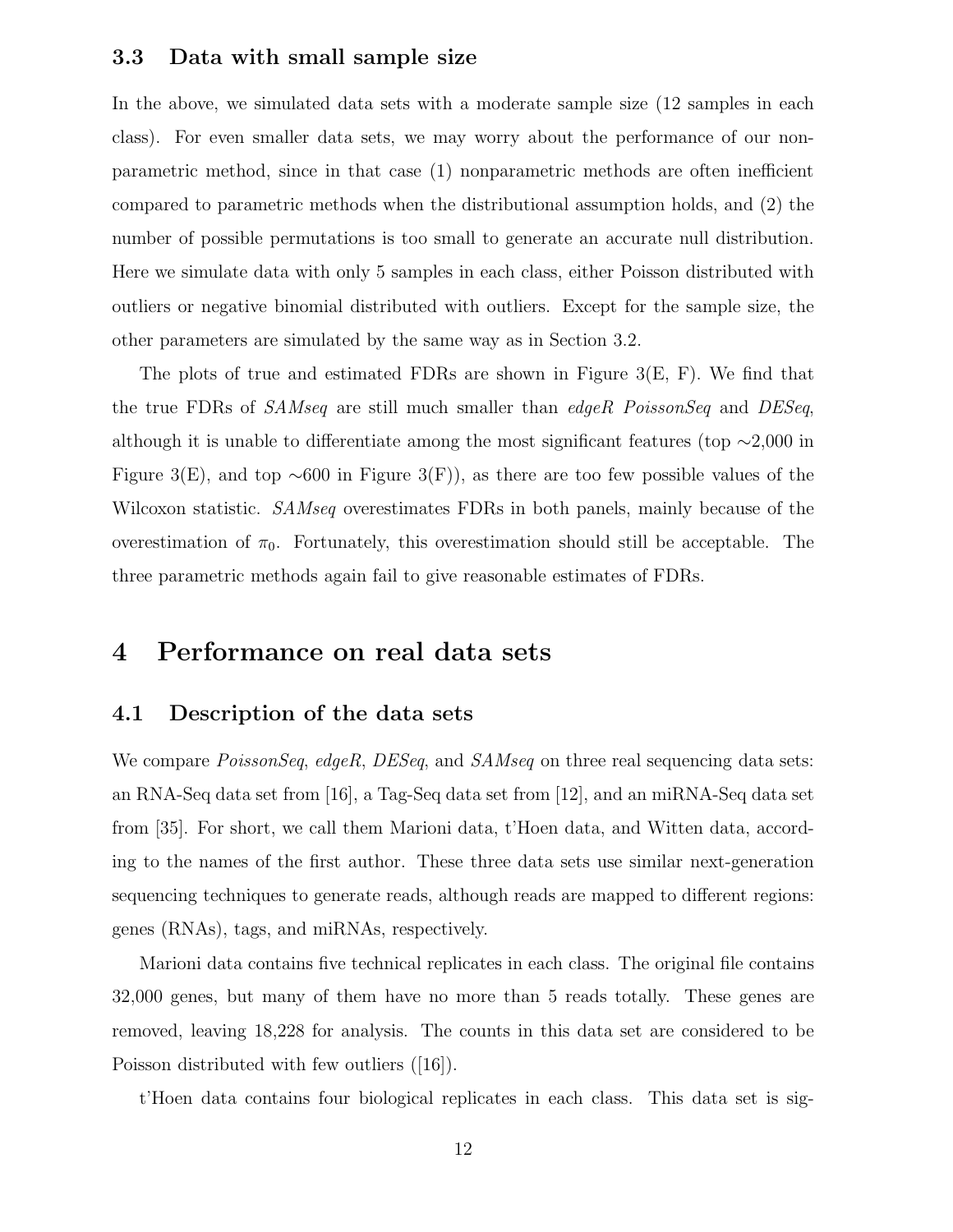nificantly overdispersed with outliers. The original file contains 844,316 tags (features). Filtering features with no more than 5 reads totally, 111,809 features are left for analysis.

As we introduced in the Introduction, Witten data contains 29 biological replicates in each class, and 528 features after filtering those with too small counts. This data set is also largely overdispersed with outliers.

#### 4.2 Estimated FDRs

We apply *PoissonSeq, edgeR, DESeq and SAMseq on the three datasets, and Figure 4* shows the plots of the estimated FDR curves. On Marioni data, the four curves have very similar shape, though *edgeR* and  $DESeq$  are unable to estimate the proportion of null genes and their largest FDRs are always 1. Also, we list the 10,000 most significant genes by each method, and count how many genes also appear in the list by other methods. We find that the overlap is ∼90% of each pair. These observations agree with the conclusion by [16] that this data set contains little noise, and also show that our non-parametric method performs competitively with parametric methods on Poisson distributed data with few outliers.

On the other hand, the four methods perform quite differently on t'Hoen data and Witten data, both of which are heavily overdispersed and with outliers. Note that this tells us nothing about the true FDR curves, as the estimates might be quite far from the true values (see Figure 3). We also calculate the percentage of common genes in the top calls (top 2,000 on t'Hoen data and top 150 on Witten data) by different methods. The numbers are quite low, especially between nonparametric and parametric methods (∼25% on t'Hoen data and ∼53% on Witten data).

### 4.3 Different features detected by different methods

To figure out why nonparametric and parametric methods give such different results, we take a closer look at the most significant features found by them. We have checked the Witten data in the Introduction, and now we consider t'Hoen data. We find that the top features detected by the parametric methods (edgeR, PoissonSeq, and DESeq), and by SAMseq show quite different patterns. Features found by parametric methods tend to have one or two extremely large values in one class, which might be "outliers". If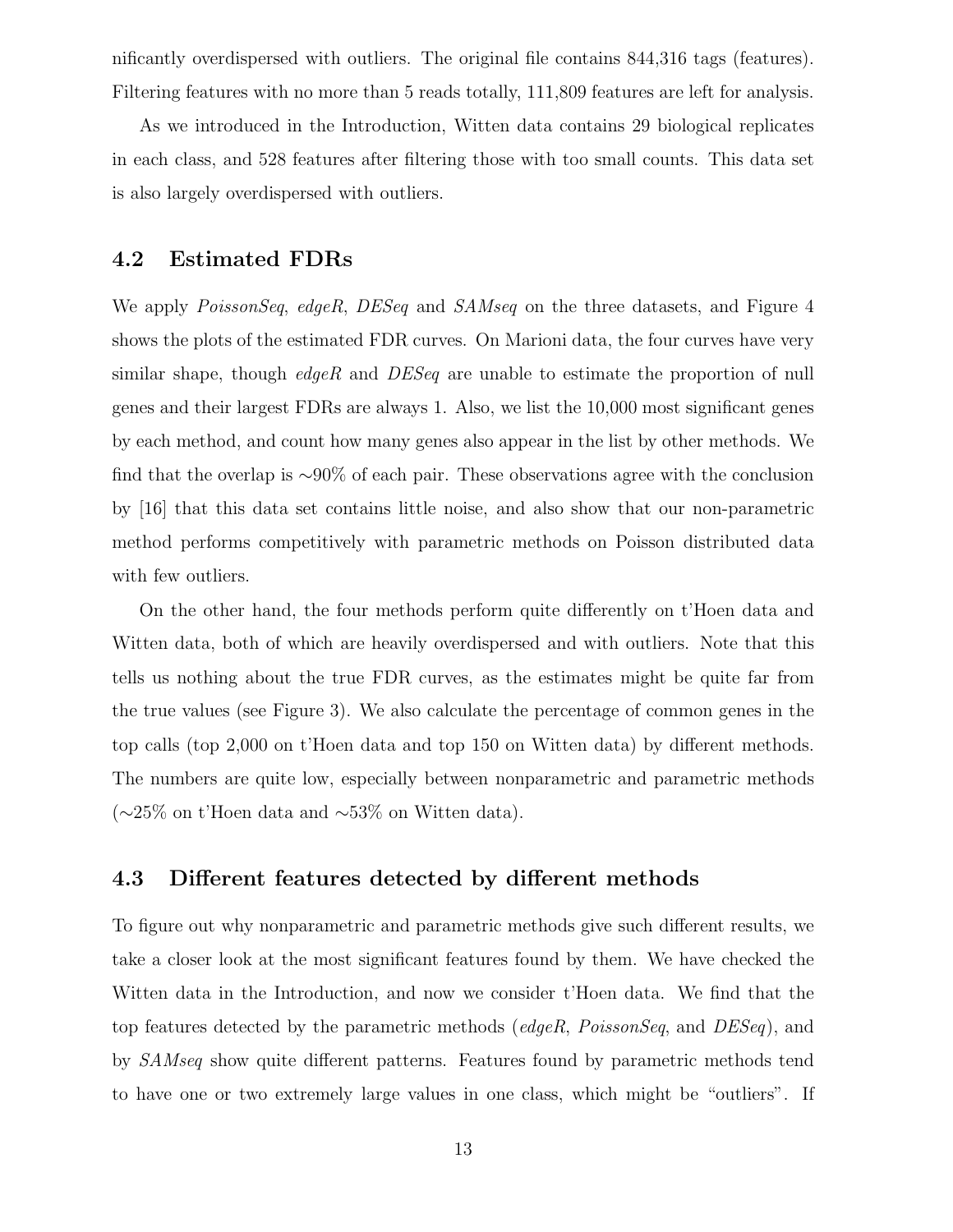we delete them, the feature can become insignificant. In contrast, top features found by SAMseq often have similar counts in each class, and counts in one class are *consistently* larger than the other class–for this dataset, this means that all four counts in one class are larger than any count in the other class.

Many features are detected only by *SAMseq* or only by parametric methods. In Figure 5, we show several such examples. The top left panel shows a feature from t'Hoen data detected only by *SAMseq*. Class 2 has consistently larger counts but the difference is not large enough to be detected by parametric methods. The bottom left panel shows a feature from Witten data detected only by SAMseq. Most values in Class 2 are lower than in Class 1, so SAMseq deems this feature as differentially expressed, but there are three large values in Class 2, making the mean values of the two classes almost the same, and parametric methods report that this feature is not differentially expressed. The top right panel shows a feature from t'Hoen data detected only by parametric methods. Only one sample has a non-zero count. The bottom right panel shows a feature from Witten data detected only by parametric methods. The second class have a very large count, making its mean much larger than that of the first class. However, if we delete this large count, the mean of the second class will conversely be smaller than the first class.

It seems that parametric methods, especially edgeR and DESeq, favor features with outliers. We divide features into groups according to the proportion of reads concentrating on the largest count in the leading class, and count the proportion of features that are called significant in each group. We plot their relation in Figure 6. It is clear that when the proportion is very high,  $edge$  and  $DESeq$  are more likely to select it as significant. On the contrary, SAMseq tends to detect features that have consistent expression in the leading class. For example, on Witten data, 80% of features whose proportion of reads in the largest count is larger than  $80\%$  are detected as very significant by *edgeR*,  $73\%$  are detected by *DESeq*, and 47% are detected by *PoissonSeq*; these three are much higher than their own average. On the contrary, only 13% of such features are detected to be differentially expressed by SAMseq.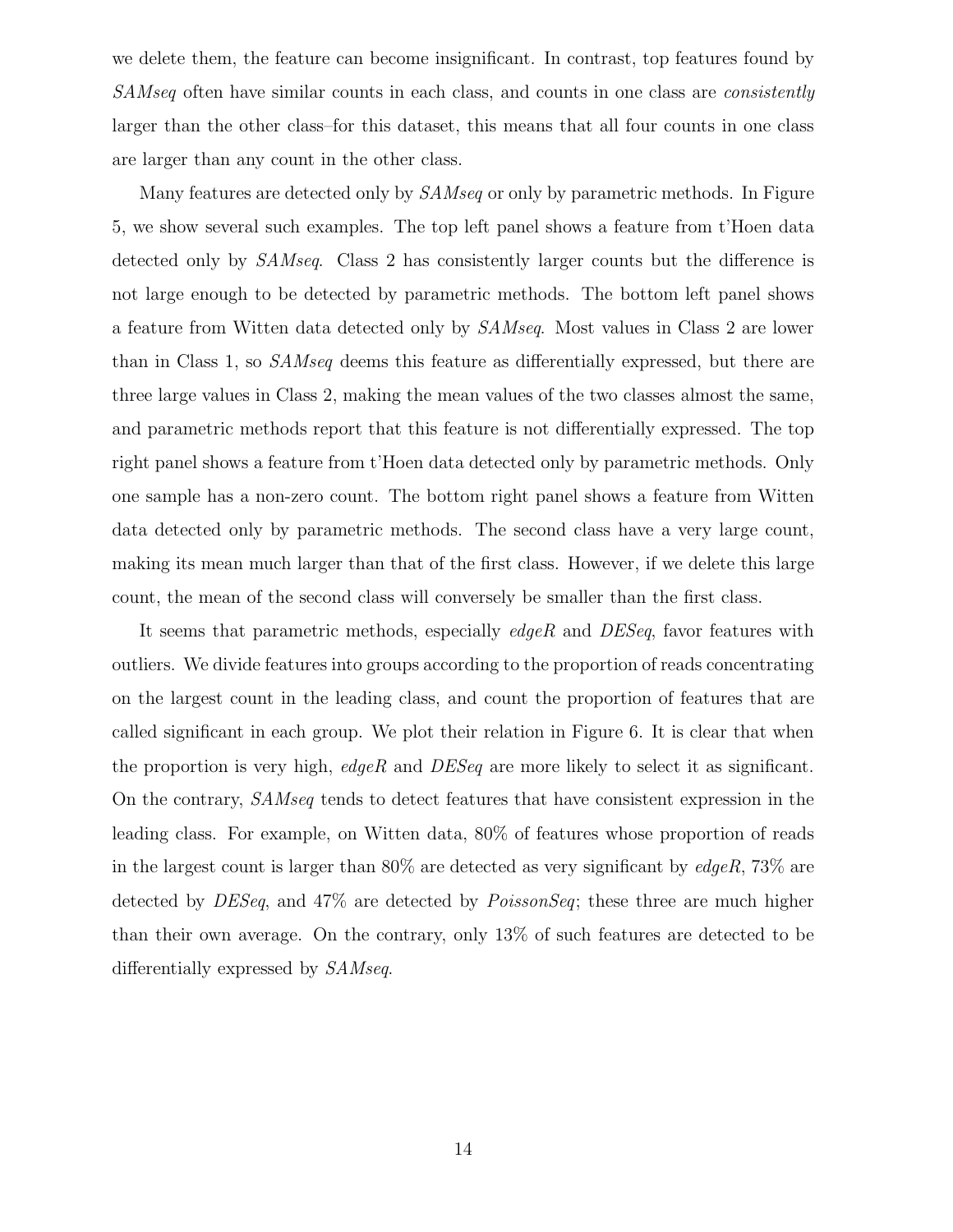## 5 Application to other types of outcomes

In the above, we discussed a nonparametric method for data with a two-class outcome. The extension to other types of outcomes is straightforward, and we give details next.

#### 5.1 Multiple-class

Suppose there are K classes, and Class k contains  $n_k$  samples,  $k = 1, ..., K$  and  $\sum_{k=1}^{K} n_k =$ n. Let  $C_k = \{i : \text{Sample } i \text{ is from Class } k\}.$  We use the Kruskal-Wallis statistic (the Wilcoxon statistic for multiple classes), and the multiple resampling version is

$$
T_j^{\star}(\text{multiple-class}) = \frac{1}{S} \sum_{s=1}^{S} \left( \frac{12}{n(n+1)} \sum_{k=1}^{K} \frac{\left(\sum_{t \in C_k} R_{tj}(N^{\prime s})\right)^2}{n_k} - 3(n+1) \right). \tag{5.1}
$$

This statistic is unsigned.

#### 5.2 Quantitative

Here each outcome  $y_i$  is a real number,  $i = 1, \ldots, n$ . The statistic we use is Spearman's rank correlation coefficient, which is the (Pearson's) correlation between  $R_{1j}(N'), \ldots, R_{nj}(N')$ and  $R_1(y), \ldots, R_n(y)$ , the ranks of  $y_1, \ldots, y_n$ . By using the rank of  $y_i$ , we only assumes a monotone relation between the mean of the count and the outcome, rather than a linear relation. Accordingly, the multiple sampling version is defined as

$$
T_j^{\star}(\text{quantitative}) = \frac{1}{S} \sum_{s=1}^{S} \text{corr}(\{R_i^s(y)\}, \{R_i(y)\}).\tag{5.2}
$$

### 5.3 Survival

Here each outcome is a pair  $(t_i, \delta_i)$ , where  $t_i$  is the survival time (may have ties), and  $\delta_i$  is an indicator of whether the failure is observed  $(\delta_i = 1)$  or censored  $(\delta_i = 0), i = 1, \ldots, n$ . For Feature j, we use  $R_{1j}(N'), \ldots, R_{nj}(N')$  as the single predictor in a Cox proportional hazards model. Possible ties in the survival times are handled by Breslow's method  $([5])$ . Cox model uses the partial likelihood, which involves only the ranks of the survival times, making the model semiparametric. We use its score statistic, and the multiple resampling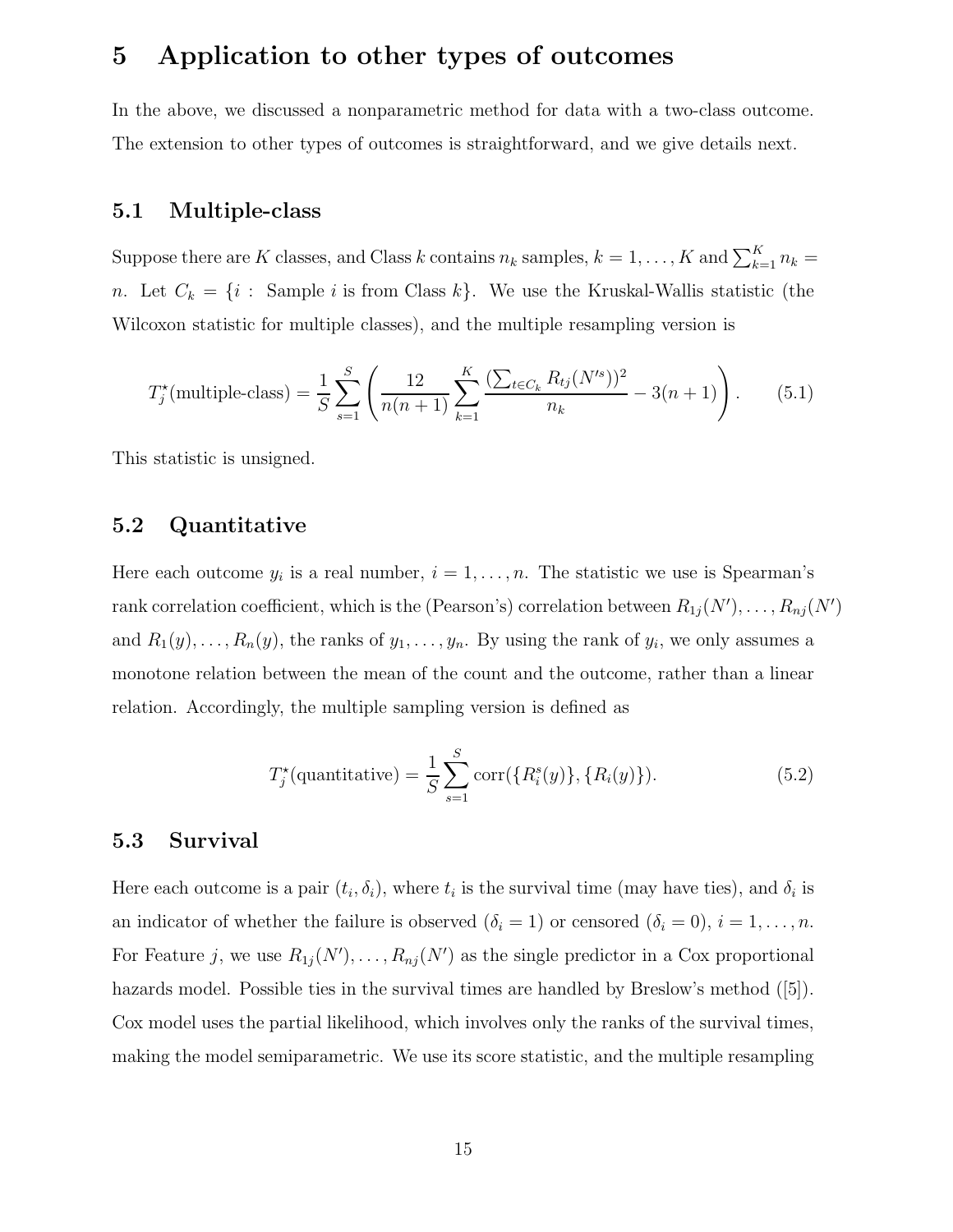version is

$$
T_j^{\star}(\text{survival}) = \frac{1}{S} \sum_{s=1}^{S} \frac{\sum_{i=1}^{n} \delta_i (R_{ij}(N^s) - B_{ij}^s / A_i)}{\sqrt{\sum_{i=1}^{n} \delta_i (A_i C_{ij}^s - (B_{ij}^s)^2) / (A_i^s)^2}},
$$
(5.3)

where  $A_i = \sum_{k=1}^n I_{t_k \ge t_i}$ ,  $B_{ij}^s = \sum_{k=1}^n R_{kj}(N'^s)I_{t_k \ge t_i}$ , and  $C_{ij}^s = \sum_{k=1}^n R_{kj}^2(N'^s)I_{t_k \ge t_i}$ .

#### 5.4 A simulation study

As in Section 3.2, we simulate data following a Poisson distribution with outliers and a negative binomial distribution with outliers. In all cases below, we simulate 20,000 features and 24 samples.

The simulation of data with 4-class outcomes and quantitative outcomes are the same as that in Li et al.  $([14])$ . In the 4-class case, we simulate the mean according to  $\log \mu_{ij} = \log d_i + \log \nu_j + \sum_{k=2}^4 \gamma_{jk} I_{(j \in C_k)}$ , where the distribution of  $d_i$  and  $\nu_j$  are the same as the two-class case, and  $\gamma_{j2}, \gamma_{j3}, \gamma_{j4} \sim$  i.i.d.  $N(0, 1)$ . We simulate 6 samples in each class.

In the quantitative case, we simulate the mean as  $\log \mu_{ij} = \log d_i + \log \nu_j + \gamma_j y_j$ . The distribution of  $d_i$  and  $\nu_j$  are the same as the two-class case,  $y_j \sim$  Uniform(-1, 1), and  $\gamma_j \sim N(0, 1).$ 

For survival data, to simulate correlated survival time and counts, we assume that there are latent variables  $y_1, \ldots, y_n$ , and simulate  $d_i$ ,  $\nu_j$ ,  $y_j$  and  $\mu_{ij}$  the same as the above. Then we let the true survival time  $t_i^{\text{surv}} = 1 + y_i + \text{Uniform}(0, 0.2)$ , the censoring time  $t_i^{\text{cens}} = \text{Uniform}(1, 2)$ , and so  $t_i = \min(t_i^{\text{surv}}, t_i^{\text{cens}})$ ,  $\delta_i = I_{(t_i^{\text{cens}} \ge t_i^{\text{surv}})}$ . To get some ties, we finally let  $t_i \leftarrow \lfloor 20t_i \rfloor$ , where  $\lfloor \rfloor$  means the integer part.

Among the four methods, only *SAMseq* and *PoissonSeq* can be used on data with multiple-class outcomes and quantitative outcomes. We find that the results (not shown) are quite like the case of two-class outcomes (Figure 3): when no outliers present, both methods estimate FDRs accurately, but when there are outliers, only SAMseq gives accurate estimates.

SAMseq is the only method that is applicable to data with survival outcomes. The FDR curves are shown in Figure 7. We find that *SAMseq* gives accurate estimates of FDRs.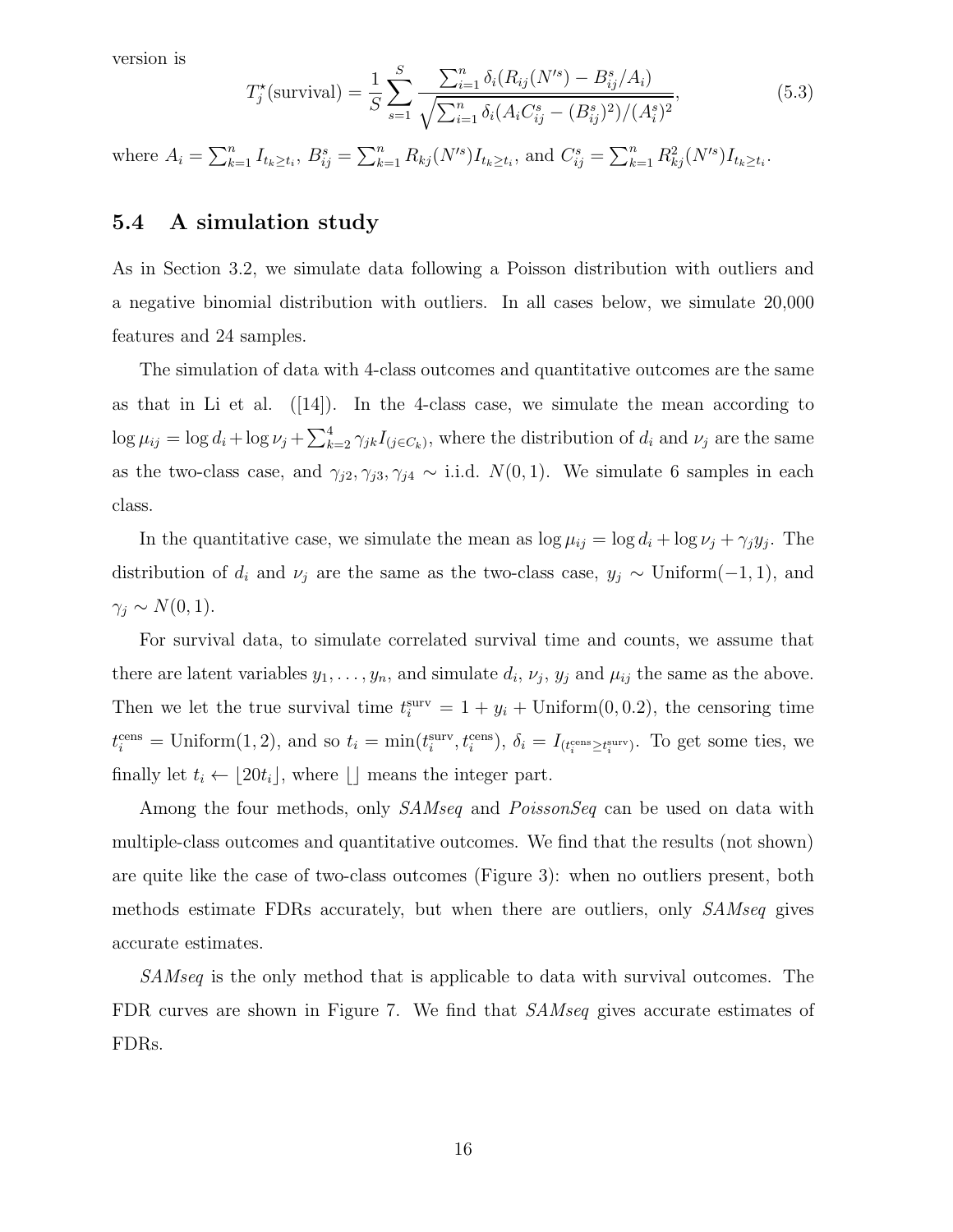## 6 Discussion

In this paper, we developed a nonparametric method that can be used on data with two-class, multiple-class, quantitative, and survival outcomes. The major strength of our method is its robustness. According to our simulation studies, the presence of outliers does not significantly hurt its performance. It overestimates the FDR in some cases, but not by very much. What is important, it never seems to significantly underestimate the FDR in our different simulation settings. In contrast, although parametric methods sometimes show better true FDRs, their estimates of FDRs can be far too low if the distributional assumption does not hold.

We argue that accurately estimating FDRs can be as important as, if not more important than, having a low actual FDR. For real data sets, the true FDRs are unknown and computational methods can only give estimated FDRs. For example, if on a data set, method 1 gives a list of 100 significant genes, and correctly estimates the FDR to be 10%. Method 2 gives a list of 200 significant genes, but underestimates the FDR from 10% to 1%. In this case, although Method 2 is more powerful in detecting significant genes, using the whole list of 200 significant genes and believing that there are only about 2 false positives could be dangerous.

Another important advantage of our nonparametric method is its simplicity. Previous methods often consider both the experimental effect (that is, different sequencing depths for the samples) and the feature effect (that is, whether different values of outcomes influence the feature expression, which is the effect we want to test) at the same time. These two effects are confounded, making the statistical model and test statistic relatively complicated. Our resampling strategy removes the experimental effects first, which simplifies the problem and makes all our test statistics one-dimensional.

The simplicity of our method makes it easy to adapt to different settings. The field of significance testing for one-dimensional problems is well developed and hence it is usually easy to find an appropriate test for a given setting. We have applied our method to data with two-class, multiple-class, quantitative and survival outcomes. We believe it will be easy to extend it to other types of outcomes and to other experimental designs.

The most significant features that we find have different "patterns" from those found by parametric methods. In the real data set we analyzed, we find that  $edgeR$ , PoissonSeq,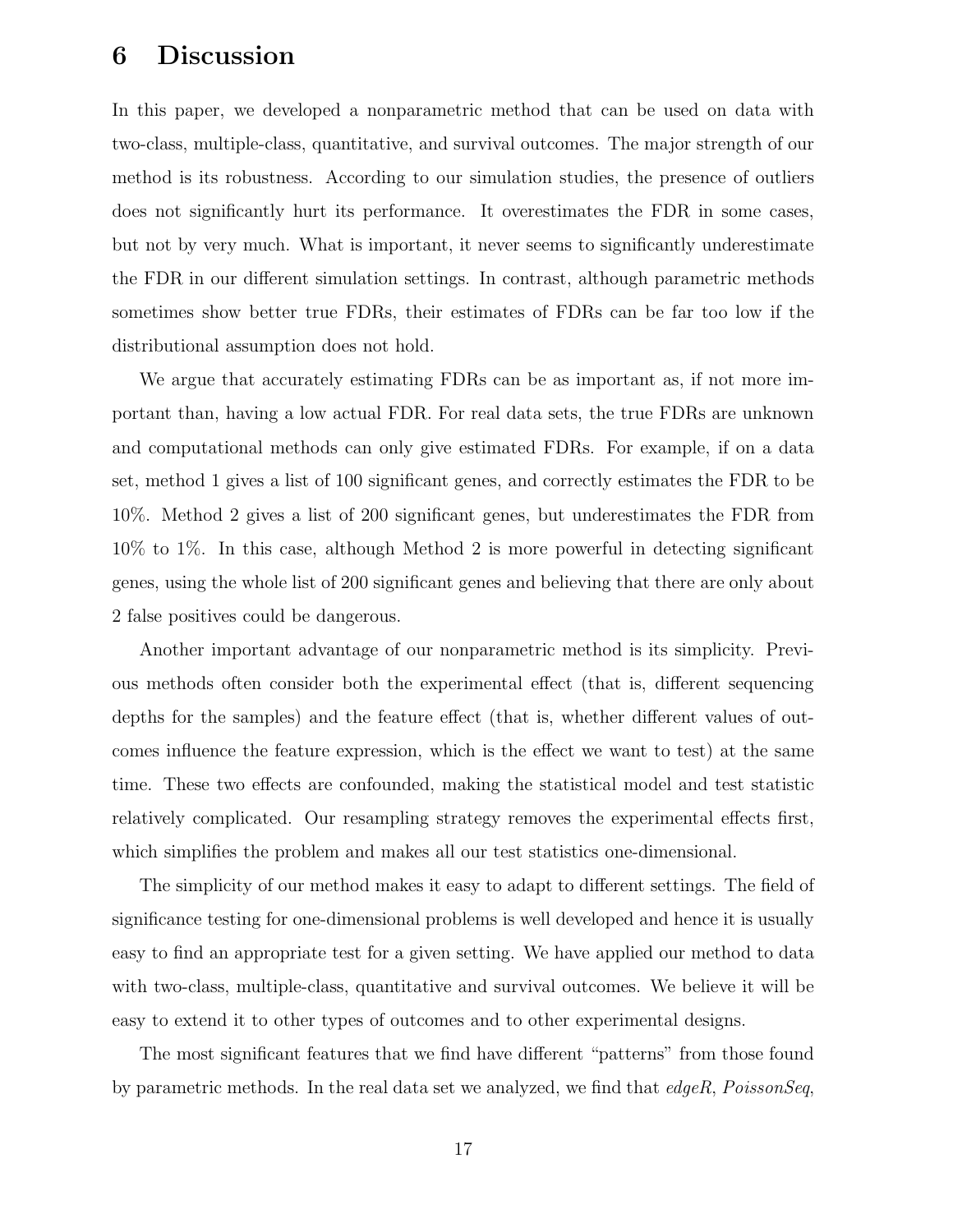and DESeq favor features with outliers, since one outlier is sufficient to make the mean of one class much larger than the other class and completely change the value of the parametric statistic. On the other hand, one outlier changes only a little of our nonparametric statistic. The most significant features detected by our method are those whose counts are consistently higher in one class. Based on our discussions with biologists, features with consistent patterns are often more valuable and trustworthy.

As with other nonparametric methods, the main limitation of our method is its relatively low power for data with small sample size. In Section 3.3, we show the results for data with 5 samples in each class. When the sample size is even smaller and the underlying distribution is Poisson or negative binomial with no outliers, the true FDR of our method will be much higher than parametric methods like PoissonSeq, edgeR, and DESeq, although the estimated FDRs are still accurate, no matter whether outliers present. In this case, parametric methods should be preferred if the possible outliers can be carefully handled.

Our nonparametric method is computationally fast. On a Windows 7 laptop with a 2.40 GHz processor and 2 GB memory, estimating the FDR curve for 20,000 features and 12 samples on the basis of 100 permutations takes ∼23 seconds for two-class data, ∼42 seconds for 4-class data, ∼15 seconds for quantitative data, and ∼70 seconds for survival data. PoissonSeq takes ∼15 seconds for two-class, multiple-class, and quantitative outcomes. DESeq takes 10∼80 seconds for two-class data. EdgeR takes ∼3 minutes for two-class data. All our functions are written in R and they will be made freely available as an extension package for the R statistical environment ([20]).

In this paper, we have discussed the identification of differentially expressed genes in RNA-Seq data. In recent years, DNA-Seq, ChIP-Seq, 3SEQ, and other approaches related to RNA-Seq have risen in popularity. Our proposed methods should be applicable to data generated by these related technologies.

## Acknowledgments

We are grateful to Persi Diaconis, Zhongyang Zhang, Jonathan Taylor, Trevor Hastie, and Hui Jiang for fruitful discussions. We also thank an anonymous reviewer for insightful comments.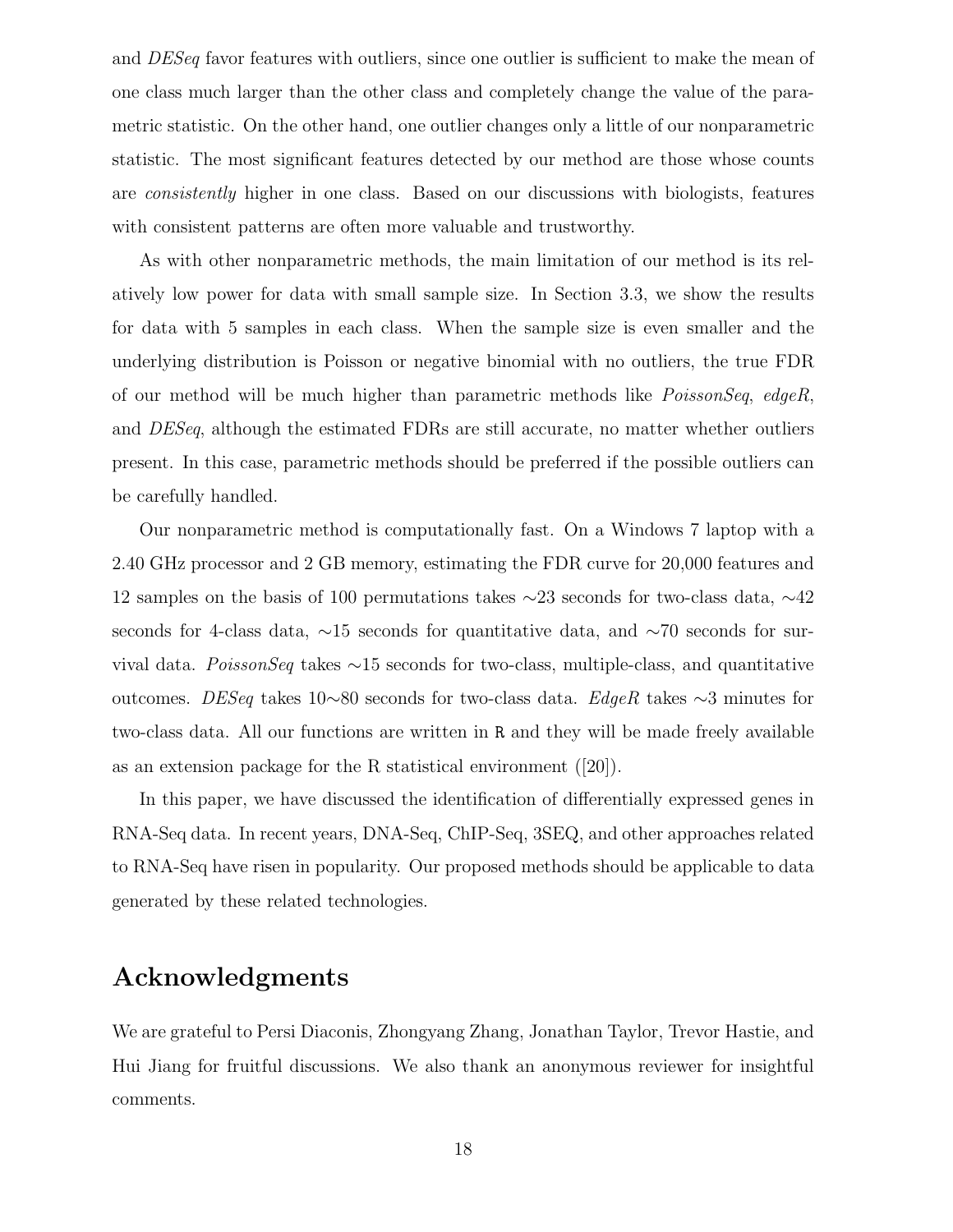The second author was supported by National Science Foundation [Grant DMS-9971405]; and National Institutes of Health [Contract N01-HV-28183].

## Conflict of Interest Statement

None Declared.

# References

- [1] Anders, S., Huber, W.: Differential expression analysis for sequence count data. Genome Biology 11, R106 (2010)
- [2] Baggerly, K.A., Deng, L., Morris, J.S., Aldaz, C.M.: Overdispersed logistic regression for sage: modelling multiple groups and covariates. BMC Bioinformatics 5, 144 (2004)
- [3] Benjamini, Y., Hochberg, Y.: Controlling the false discovery rate: a practical and powerful approach to multiple testing. Journal of the Royal Statistical Society Series B. 85, 289–300 (1995)
- [4] Bloom, J.S., Khan, Z., Kruglyak, L., Singh, M., Caudy, A.A.: Measuring differential gene expression by short read sequencing: quantitative comparison to 2-channel gene expression microarrays. BMC Genomics 10, 221 (2009)
- [5] Breslow, N.E.: Analysis of survival data under the proportional hazards model. International Statistical Review 43, 45–57 (1975)
- [6] Brown, P., Botstein, D.: Exploring the new world of the genome with dna microarrays. Nature genetics 21, 33–37 (1999)
- [7] Bullard, J.H., Purdom, E., Hansen, K.D., Dudoit, S.: Evaluation of statistical methods for normalization and differential expression in mrna-seq experiments. BMC Bioinformatics 11, 94 (2010)
- [8] DeRisi, J., Iyer, V., Brown, P.: Exploring the metabolic and genetic control of gene expression on a genomic scale. Science 278, 680–6 (1997)
- [9] Dudoit, S., Yang, Y., Callow, M., Speed, T.: Statistical methods for identifying differentially expressed genes in replicated cdna microarray experiments (2000). Unpublished, available at http://www.stat.berkeley.edu/users/sandrine
- [10] Eisen, M., Brown, P.: Dna arrays for analysis of gene expression. Methods in Enzymology 303, 179–205 (1999)
- [11] Hardcastle, T.J., Kelly, K.A.: bayseq: Empirical bayesian methods for identifying differential expression in sequence count data. BMC Bioinformatics 11, 422 (2010)
- [12] t Hoen, P.A., Ariyurek, Y., Thygesen, H.H., Vreugdenhil, E., Vossen, R.H., de Menezes, R.X., Boer, J.M., van Ommen, G.J., den Dunnen, J.T.: Deep sequencing-based expression analysis shows major advances in robustness,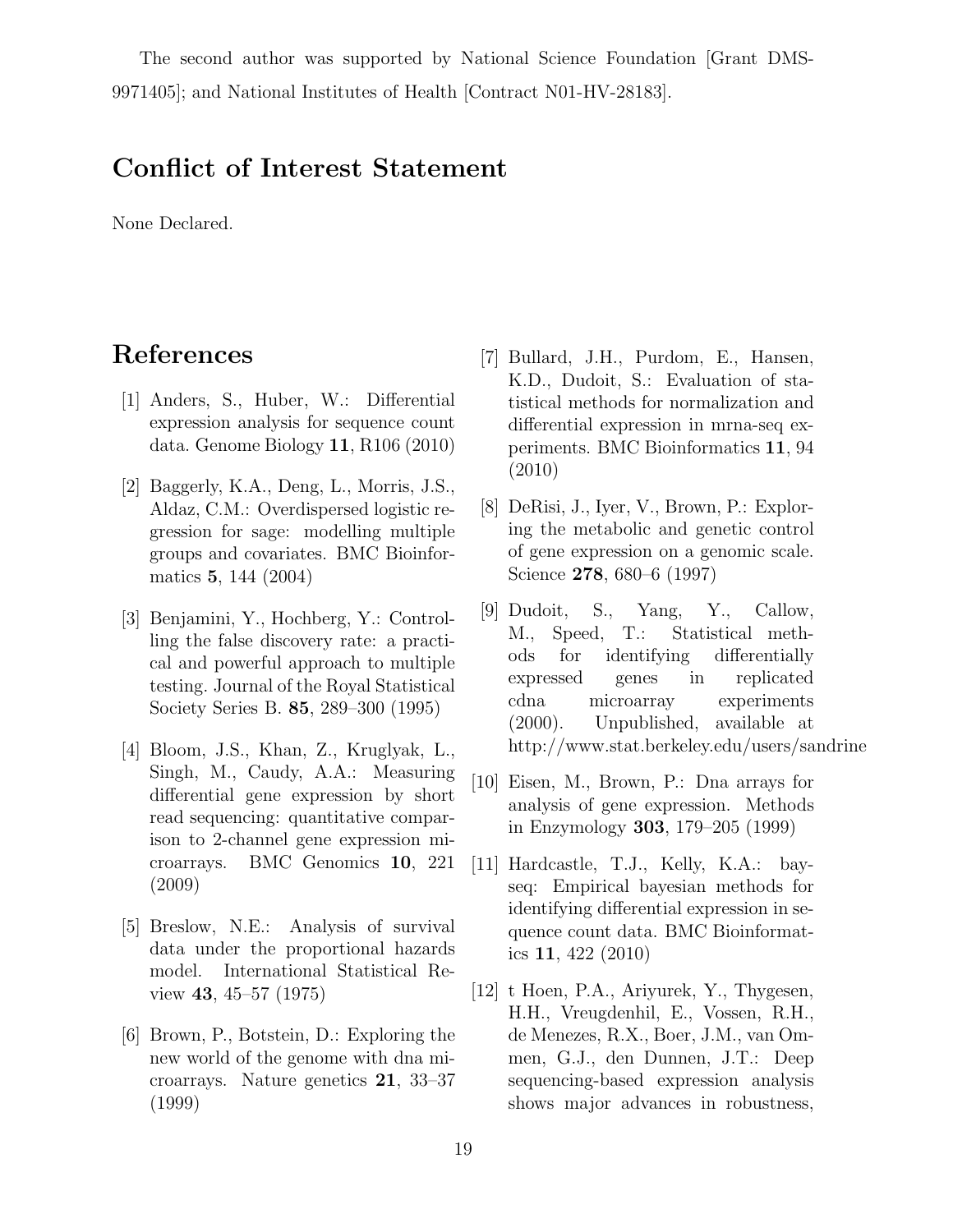resolution and inter-lab portability over five microarray platforms. Nucleic Acids Res 36(21), e141 (2008)

- [13] Kerr, M., Martin, G., Churchill, G.: Analysis of variance for gene expression microarray data. Journal of Computational Biology 7, 819–837 (2000)
- [14] Li, J., Witten, D.M., Johnstone, I., Tibshirani, R.: Normalization, testing, and false discovery rate estimation for rna-sequencing data. submitted (2010)
- [15] Lu, J., Tomfohr, J.K., Kepler, T.B.: Identifying differential expression in multiple sage libraries: an overdispersed log-linear model approach. BMC Bioinformatics 6, 165 (2005)
- [16] Marioni, J.C., Mason, C.E., Mane, S.M., Stephens, M., Gilad, Y.: Rnaseq: an assessment of technical reproducibility and comparison with gene expression arrays. Genome Res 18(9), 1509–17 (2008)
- [17] Mortazavi, A., Williams, B., McCue, K., Schaeffer, L., Wold, B.: Mapping and quantifying mammalian transcriptomes by RNA-seq. Nature Methods 5, 621–628 (2008)
- [18] Nagalakshmi, U., Wong, Z., Waern, K., Shou, C., Raha, D., Gerstein, M., Snyder, M.: The transcriptional landscape of the yeast genome defined by RNA sequencing. Science 302, 1344– 1349 (2008)
- [19] Newton, M., Kendziorski, C., Richmond, C., Blatter, F., Tsui, K.: On differential variability of expression ratios: Improving statistical inference about gene expression changes from microarray data. Journal of Computational Biology 8, 37–52 (2001)
- [20] R Development Core Team: R: A Language and Environment for Statistical Computing. R Foundation for

Statistical Computing, Vienna, Austria (2011). URL http://www.Rproject.org. ISBN 3-900051-07-0

- [21] Robinson, M.D., McCarthy, D.J., Smyth, G.K.: edger: a bioconductor package for differential expression analysis of digital gene expression data. Bioinformatics 26(1), 139–40 (2010)
- [22] Robinson, M.D., Oshlack, A.: A scaling normalization method for differential expression analysis of rna-seq data. Genome Biol 11(3), R25 (2010)
- [23] Robinson, M.D., Smyth, G.K.: Moderated statistical tests for assessing differences in tag abundance. Bioinformatics 23(21), 2881–7 (2007)
- [24] Robinson, M.D., Smyth, G.K.: Smallsample estimation of negative binomial dispersion, with applications to sage data. Biostatistics 9(2), 321–32 (2008)
- [25] Shendure, J.: The beginning of the end for microarrays? Nat Methods  $5(7)$ , 585–7 (2008)
- [26] Spellman, P.T., Sherlock, G., Iyer, V.R., Zhang, M., Anders, K., Eisen, M.B., Brown, P.O., Botstein D.and Futcher, B.: Comprehensive identification of cell cycle-regulated genes of the yeast saccharomyces by microarray hybridization. Mol. Cell. Biol. 9(12), 3273–975 (1998)
- [27] Storey, J.: A direct approach to false discovery rates. Journal of the Royal Statistical Society B. 64, 479– 498 (2002)
- [28] Storey, J.: The positive false discovery rate: A Bayesian interpretation and the q-value. Annals of Statistics 31, 2013–2025 (2003)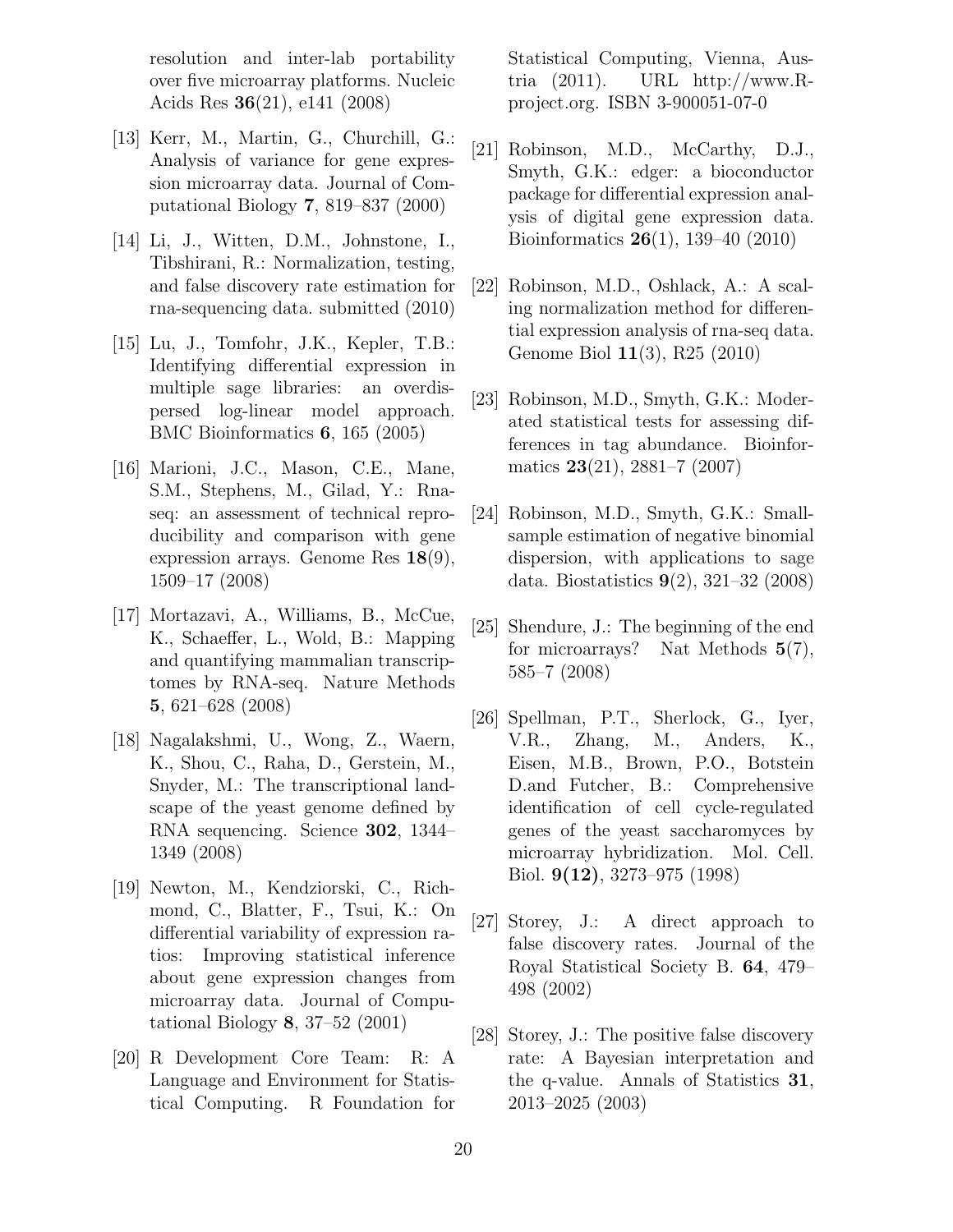- [29] Storey, J., Tibshirani, R.: Sam thresholding and false discovery rates for detecting differential gene expression in dna microarrays. In: The Analysis of Gene Expression Data: Methods and Software. Edited by G Parmigiani, ES Garrett, RA Irizarry and SL Zeger. Springer (2002)
- [30] Storey, J., Tibshirani, R.: Statistical significance for genomewide studies. Proceedings of the National Academy of Sciences 100, 9440–5 (2003)
- [31] Tusher, V., Tibshirani, R., Chu, G.: Significance analysis of microarrays applied to transcriptional responses to ionizing radiation. Proc. Natl. Acad. Sci. USA. 98, 5116–5121 (2001)
- [32] Wang, L., Feng, Z., Wang, X., Zhang, X.: Degseq: an r package for identify-

ing differentially expressed genes from rna-seq data. Bioinformatics 26(1), 136–8 (2010)

- [33] Wang, Z., Gerstein, M., Snyder, M.: Rna-seq: a revolutionary tool for transcriptomics. Nat Rev Genet  $10(1), 57-$ 63 (2009)
- [34] Wilhelm, B., Landry, J.: RNA-Seq - quantitative measurement of expression through massively parallel RNAsequencing. Methods 48, 249–257 (2009)
- [35] Witten, D., Tibshirani, R., Gu, S.G., Fire, A., Lui, W.O.: Ultra-high throughput sequencing-based small rna discovery and discrete statistical biomarker analysis in a collection of cervical tumours and matched controls. BMC Biol 8, 58 (2010)

# Appendix

Pitman Efficiency is a measure for how well a test statistic performs on data. We calculate the Pitman efficiency for Wilcoxon statistic on resampled data (Equation 2.3). The following situation is considered. (We will show later that our resampled data can be approximated by this situation.)

$$
X_i \sim N(b(\mu + \delta), c_1(\mu + \delta)), \quad Y_j \sim N(b\mu, c_2\mu), \tag{6.1}
$$

where  $b, c_1, c_2 > 0$  are known constants,  $\mu$  and  $\delta$  are unknown,  $i, j = 1, \ldots, m$ . We want to test  $H_0: \delta = 0$  v.s.  $H_1: \delta \neq 0$  by Wicoxon statistic  $T = \sum_{i=1}^m R_i - m(m+1)/2$ , where  $R_i$  is the rank of  $X_i$  among all Xs and Ys. The Pitman efficiency (PE) is defined as  $PE = \left(\frac{dET}{d\delta}|_{\delta=0}\right) / \sqrt{varT|_{\delta=0}}$ . It is not hard to show that

PE = 
$$
\sqrt{\frac{6m^2}{\pi(2m+1)}} \cdot \frac{b}{\sqrt{(c_1+c_2)\mu}} \cdot \left[1+6\cdot\frac{m-1}{m+0.5}\cdot\left(f(\sqrt{\frac{c_2}{c_1}})+f(\sqrt{\frac{c_1}{c_2}})\right)\right]^{-1/2},
$$
 (6.2)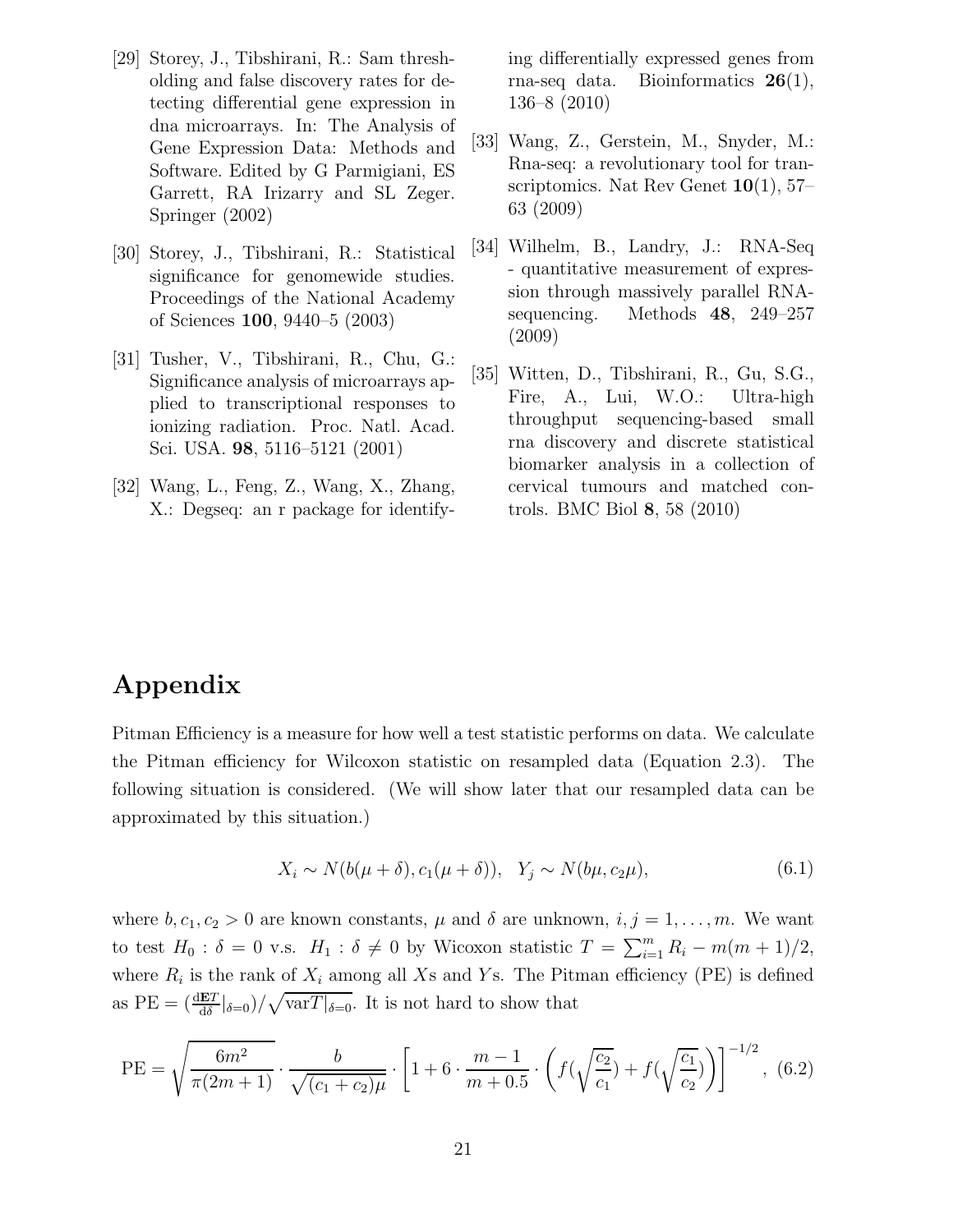where  $f(x) = P(U > xV, U > xW) - \frac{1}{3}$  $\frac{1}{3}$ , with  $U, V, W \sim$  i.i.d.  $N(0, 1)$ . When  $x > 0$ ,  $f(x) \in (-\frac{1}{6})$  $\frac{1}{6}, \frac{1}{6}$  $\frac{1}{6}$ , and when  $x = 1$ ,  $f(x) = 0$ , but there is no closed form generally; we estimate it by simulation.

Now we show that under a much simplified scheme and use Gaussian approximation, our resampled data can be expressed as (6.1). Suppose each class contains the same number of samples,  $m = n/2$ . Let every sample in each class has the same sequencing depth. Suppose  $N_{ij} \sim \text{Poisson}(d_{\text{max}} \cdot \nu_j)$  if  $i \in C_1$ , and  $N_{ij} \sim \text{Poisson}(d_{\text{min}} \cdot \nu)$  if  $i \in C_2$ . Here  $\nu_j$  is the expression of Feature j (assuming to be the same in all samples),  $d_{\text{max}}$  and  $d_{\min}$  are the sequencing depths, with  $d_{\max} \geq d_{\min}$ . To study which resampling method is preferred for different values of  $d_{\text{max}}/d_{\text{min}}$ , we reparametrize using  $\mu_j = \bar{d} \cdot \nu_j = \sqrt{d_{\text{max}} d_{\text{min}}}$ and  $D = d_{\text{max}}/d_{\text{min}}$ , then the Poisson means of the two classes are  $D^{1/2}\mu_j$  and  $D^{-1/2}\mu_j$ .

If down sampling is applied,  $N'_{ij} \sim \text{Poisson}(D^{-1/2}\mu_j)$ ,  $i = 1, ..., n$ . So  $N'_{ij}$  in either class has mean  $D^{-1/2}\mu_j$  and variance  $D^{-1/2}\mu_j$ . If Poisson sampling is applied, then for  $i \in C_1$ ,  ${\bf E} N'_{ij} = {\bf E}_{N_{ij}} ({\bf E}_{N'_{ij}|N_{ij}} N'_{ij}) = {\bf E}_{N_{ij}} (\frac{\bar{d}}{d_{\text{max}}}$  $\frac{\bar{d}}{d_{\textrm{max}}}N_{ij}) = \bar{d}\nu_j = \mu_j, \textrm{ and } \textrm{var} N'_{ij} =$  $\text{var}_{N_{ij}}(\mathbf{E}_{N'_{ij}|N_{ij}}N'_{ij}) + \mathbf{E}_{N_{ij}}(\text{var}_{N'_{ij}|N_{ij}}N'_{ij}) = \text{var}_{N_{ij}}(\frac{\bar{d}}{d_{\text{max}}}$  $\frac{\bar{d}}{d_{\textrm{max}}}N_{ij}) + \mathbf{E}_{N_{ij}}(\frac{\bar{d}}{d_{\textrm{max}}}$  $\frac{\bar{d}}{d_{\textrm{max}}}N_{ij})=(\frac{\bar{d}}{d_{\textrm{max}}}+1)\cdot$  $\bar{d}\nu_j = (1 + D^{-1/2})\mu_j$ . Similarly, we get that for  $i \in C_2$ ,  $\mathbf{E} N'_{ij} = \mu_j$  and  $varN'_{ij} =$  $(1+D^{1/2})\mu_j.$ 

Thus, if we approximate  $N'_{ij}$  by a Gaussian distribution with mean  $\mathbf{E} N'_{ij}$  and variance var $N'_{ij}$ , then (1)  $N'_{ij}$  generated by down sampling can be written in the form of (6.1) with  $b = c_1 = c_2 = D^{-1/2}$  and  $\mu = \mu_j$ , (2)  $N'_{ij}$  generated by Poisson sampling can be written in the form of (6.1) with  $b = 1, c_1 = 1 + D^{-1/2}, c_2 = 1 + D^{1/2}$  and  $\mu = \mu_j$ . Plugging them in to 6.2, we get the relative efficiency of Poisson sampling to down sampling

$$
\frac{\mathrm{PE}_{\text{Poisson sampling}}}{\mathrm{PE}_{\text{down sampling}}} = \frac{\sqrt{2}}{1 + D^{-1/2}} \cdot \left[1 + 6 \cdot \frac{m-1}{m+0.5} \cdot (f(D^{-1/4}) + f(D^{1/4}))\right]^{-1/2}.
$$

By simulation, we find that  $f(D^{-1/4}) + f(D^{1/4}) \in (-0.01, 0.07)$  for any  $D > 1$ . So the second term is roughly 1 for any value of  $D$  and sample size  $m$ . The relative efficiency is monotone increasing as D increases, and crosses 1 when  $D \simeq 6$ . This indicates that under this simplified situation, Poisson sampling is less efficient than down sampling when  $D < 6$ , and more efficient for larger values of D.

The above analysis of Pitman efficiency is only on a simplified case. It is not clear to what extent these results will hold on real data, given that Gaussian distribution can be a poor approximation for count data, and each experiment has a different sequencing depth on real data. It is also not clear to what extent the results will hold for Wilcoxon statistic under multiple resampling (Equation 2.5).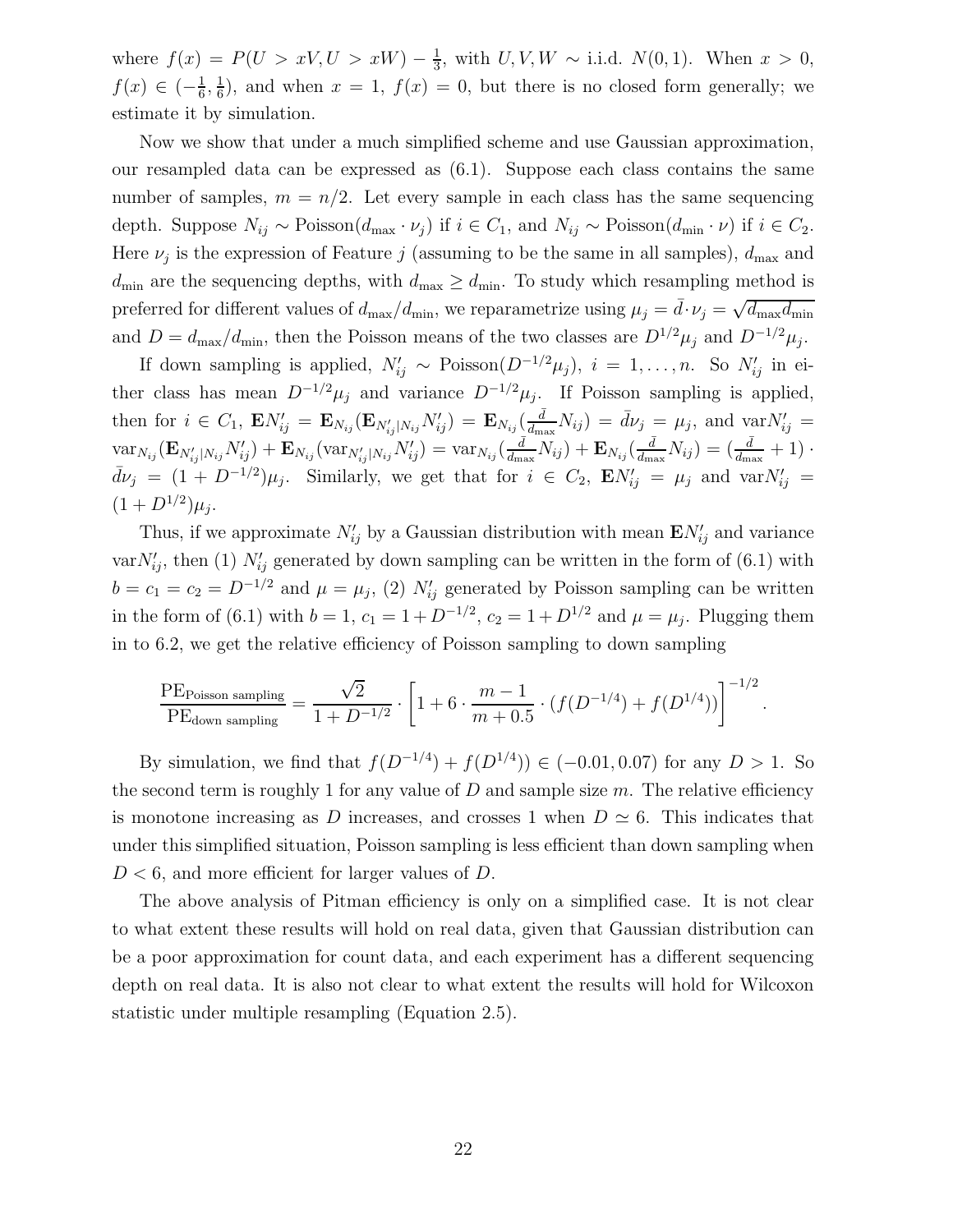

Figure 1: Using RNA-Seq technique for comparative experiments. The sequencing machine generates a list of reads from each sample. Each read in the list is mapped (matched) to a region (here we use a gene) on the genome. Then we sum up the number of reads mapped to each gene, giving a count as a measure of its expression. Each RNA-Seq experiment results in a vector of counts, with length p equal to the number of genes. Combining results from *n* experiments, the final data can be summarized as an  $n \times p$ matrix.



Figure 2: Counts from some miRNAs found to be very significant by edgeR do not seem to follow negative binomial distributions. Each panel shows the counts from one miRNA in the Witten data ([35]). These miRNAs are the 7th, 10th and 11th most significant features detected by edgeR. The heights of vertical bars show the scaled counts from the samples. The first 29 bars, colored red, are samples from the one class, and the other 29 bars, colored blue, are from the other. The black broken line is also drawn to separate the two classes. In each panel, we see that one count has much larger values than all the other counts.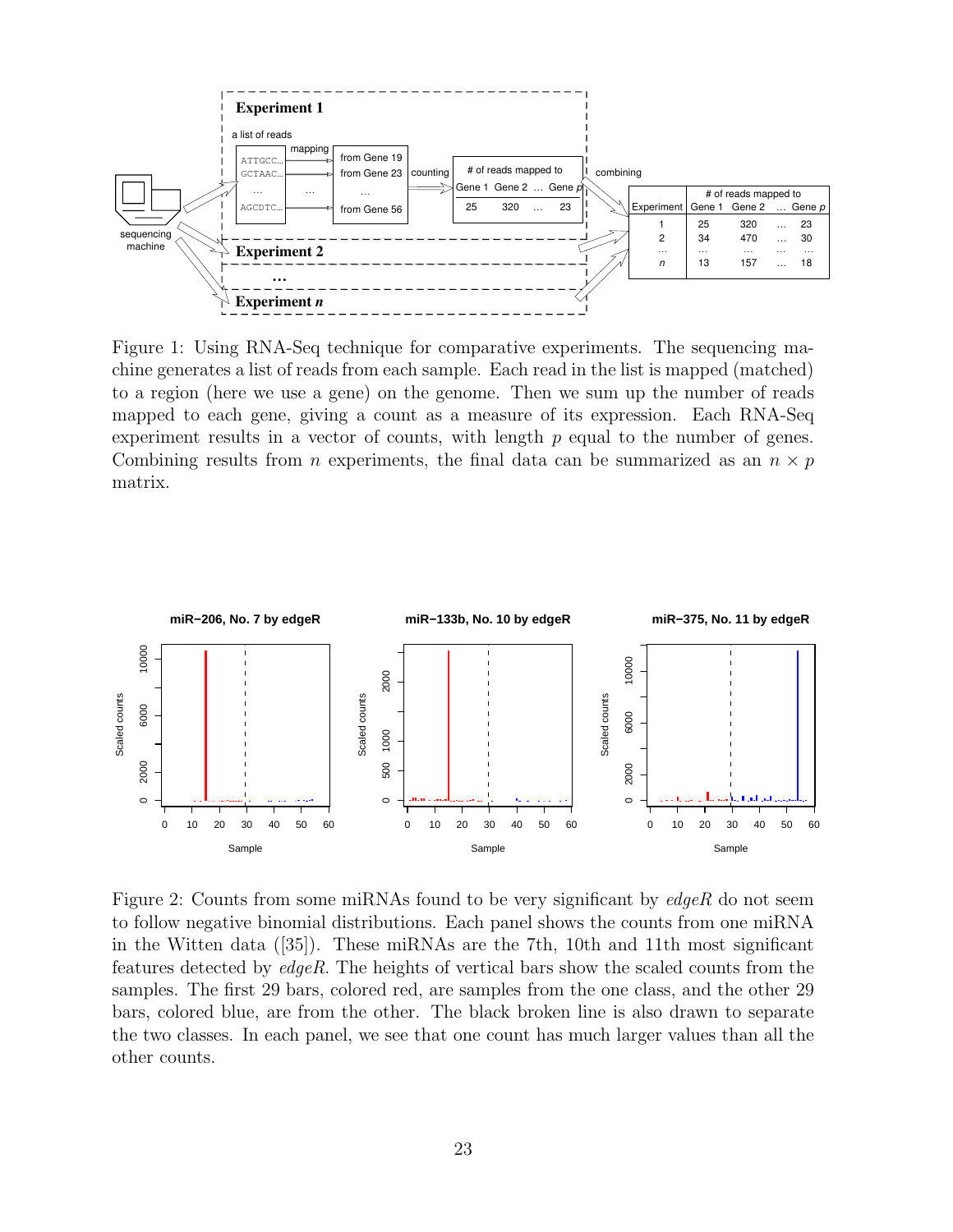

Figure 3: FDR curves for simulated data. (A) Poission distributed data, 12 samples in each class; (B) negative binomial distributed data, 12 samples in each class; (C) Poission distributed data with outliers, 12 samples in each class; (D) negative binomial distributed data with outliers, 12 samples in each class; (E) Poission distributed data with outliers, 5 samples in each class; (F) negative binomial distributed data with outliers, 5 samples in each class. The solid curves show the true FDRs; the broken curves are the estimates. These are results (averaged over 20 simulations) on same simulation data sets using different methods: *PoissonSeq, edgeR, DESeq,* and *SAMseq.* Some black lines do not go through origin point since a proportion of the most significant features have the same value of the statistic (2.5) and need to be called at the same time. The average standard errors of the estimates are shown as vertical bars on the bottom right.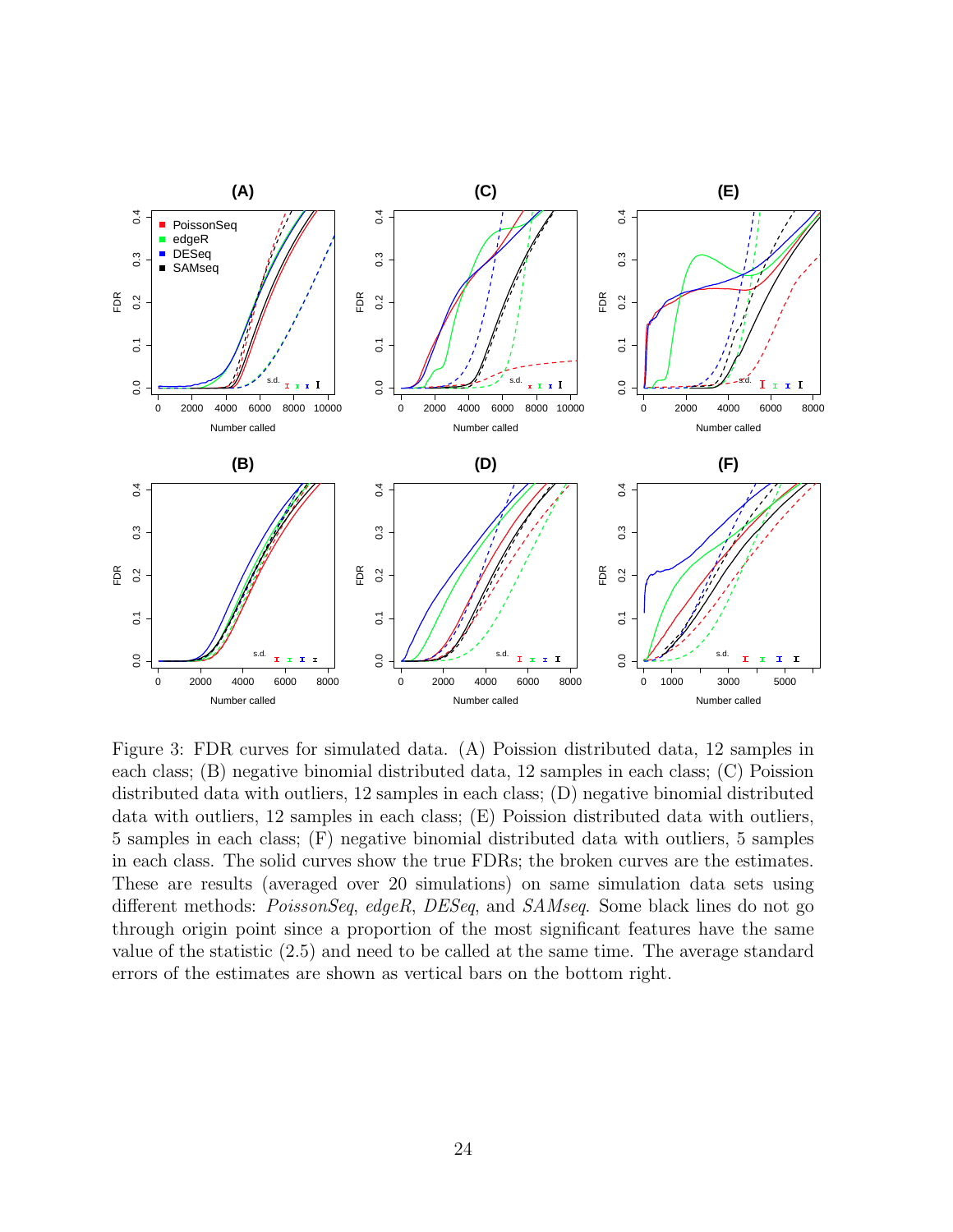

Figure 4: Estimated FDR curves for three real data sets: Marioni data, t'Hoen data, and Witten data (from left to right). In real data sets, the true FDR curves are unknown and so we cannot tell which method is performing better.



Figure 5: Examples for features deemed to be differentially expressed only by  $SAMseq$  on t'Hoen data (top left) and on Witten data (bottom left), or only by parametric methods (PoissonSeq, edgeR, and DESeq) on t'Hoen data (up right) and Witten data (bottom right). The title of each subfigure shows the ranks of significance by different methods, like the first one is the 20th most significant feature by SAMseq, 47018th by DESeq, 62356th by  $edge$ , and 48686th by  $PoissonSeq$ . In each panel, bars with different colors are samples from different classes. The black broken line is used to separate the two classes. The length of each bar is the scaled count of a sample.